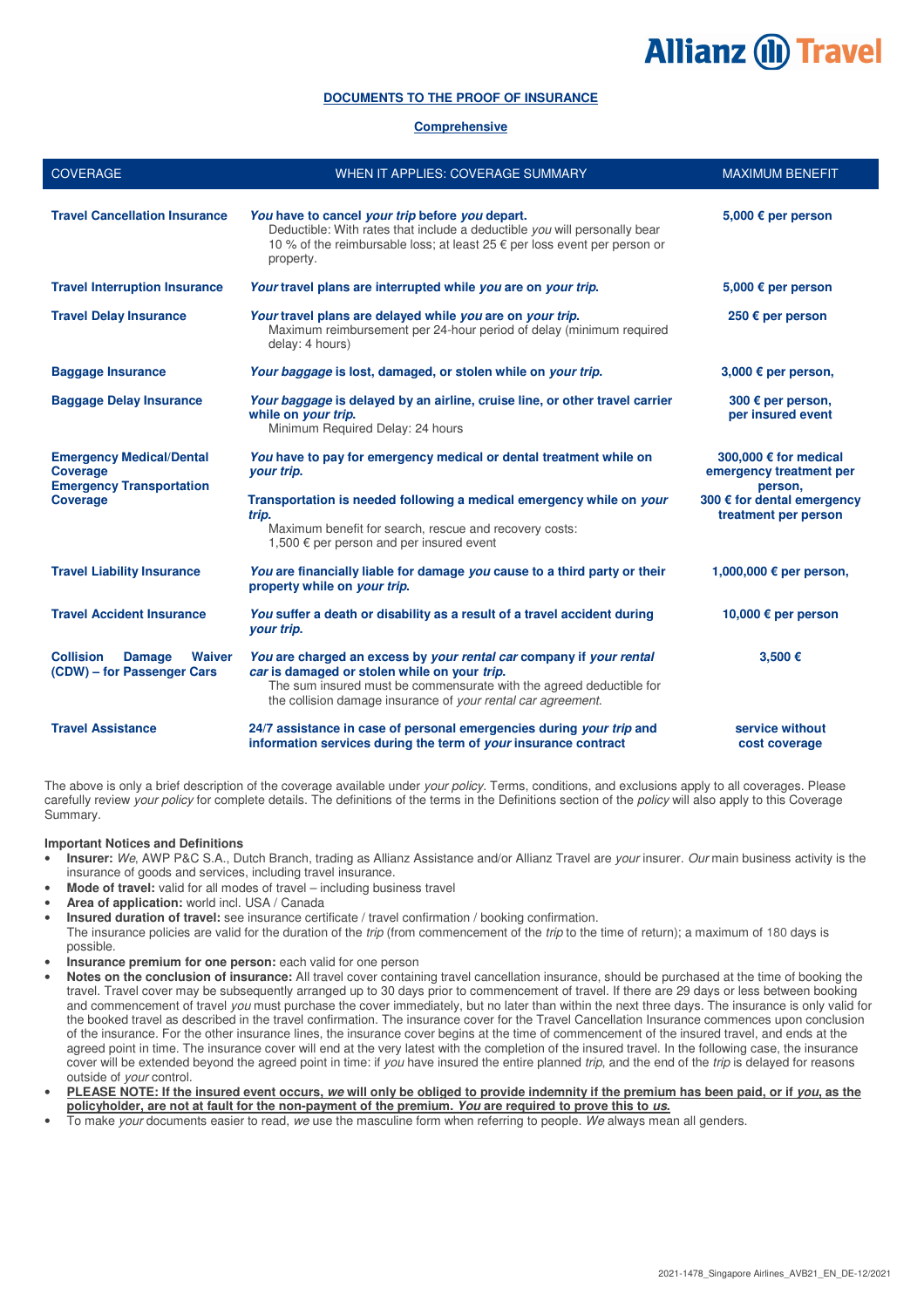## **OUR PROMISE TO YOU**

#### **Questions about your insurance benefits**

Our Service Team is ready to provide you with the information you need: Mon. – Fri. 9:00 am – 6:00 pm EET

#### **Telephone: +49.89. 24 44 14-212 Email: contact.awpeurope@allianz.com**

#### **Cancellation advice**

Cancellation advice is included in your insurance policy. Should you become ill, experienced medical personnel will advise you whether you need to cancel immediately, or whether you can still wait and see. We will assume the risk of any higher cancellation costs incurred.

#### **Telephone: +49.89. 24 44 14-212 Email: contact.awpeurope@allianz.com**

#### **Assistance in an emergency**

**In the case of an emergency**, we are there to assist you. Our **24-hour Emergency Service** will provide you with fast, expert assistance around the clock, anywhere in the world!

#### **Please have the following information ready:**

- the exact address and telephone number of your current whereabouts
- the names of the persons with whom you are in contact (e.g. your doctor, the hospital, the police)
- an exact description of the situation
- all other necessary information (e.g. start and / or end of travel, the tour operator and the insurance certificate number)

# **Telephone: +49.89. 24 44 14-212**

**Email: contact.awpeurope@allianz.com** 

#### **Registering a claim**

Quite simply and quickly online at **www.allianz-protection.com** or via email: claims.awpeurope@allianz.com

#### **COMPLAINTS, APPLICABLE LAW, AND WITHDRAWAL**

#### **How you can lodge a complaint**

We aim to provide you with a first class service. However, there may be times when you feel we have not done so. If this is the case, please tell us about it so that we can do our best to solve the problem. If you make a complaint, your legal rights will not be affected. In the first instance, please contact us as specified below.

Please supply us with your name, address and claim number, and enclose copies of relevant correspondence, as this will help us to deal with your complaint, in the shortest possible time.

If you are not satisfied with our final response, you can refer the matter: Bundesanstalt für Finanzdienstleistungsaufsicht / German Federal Financial Supervisory Authority (BaFin), Graurheindorfer Straße 108, D – 53117 Bonn (www.bafin.de).

Please note that this does not affect your right to take legal action.

#### **Applicable law**

Your insurance policy is subject to the law of the country of the Relevant Geographical Area in which you are a resident.

# **Instruction Regarding Revocation**

**Part 1: Right of Revocation for Contracts With a Term of One Month Or More, Consequences of Revocation and Special Notices** 

#### **Right of Revocation**

You may revoke this contractual agreement within 14 days in text form (e.g. letter, fax, email) without having to state any reason. The revocation period shall begin at such time as you receive the following documents in text form:

- the insurance policy,
- the terms of contract, including the general terms and conditions of insurance, these in turn including the tariff regulations,
- this Instruction Regarding Revocation,
- the Insurance Product Information Document,
- and the further information listed hereafter in part 2.

Timely dispatch of the revocation shall suffice for compliance with the time limit. The revocation notice should be addressed to:

AWP P&C S.A., Dutch Branch Data Protection Officer

PO Box 9444

1006 AK Amsterdam

The Netherlands

Email: contact.awpeurope@allianz.com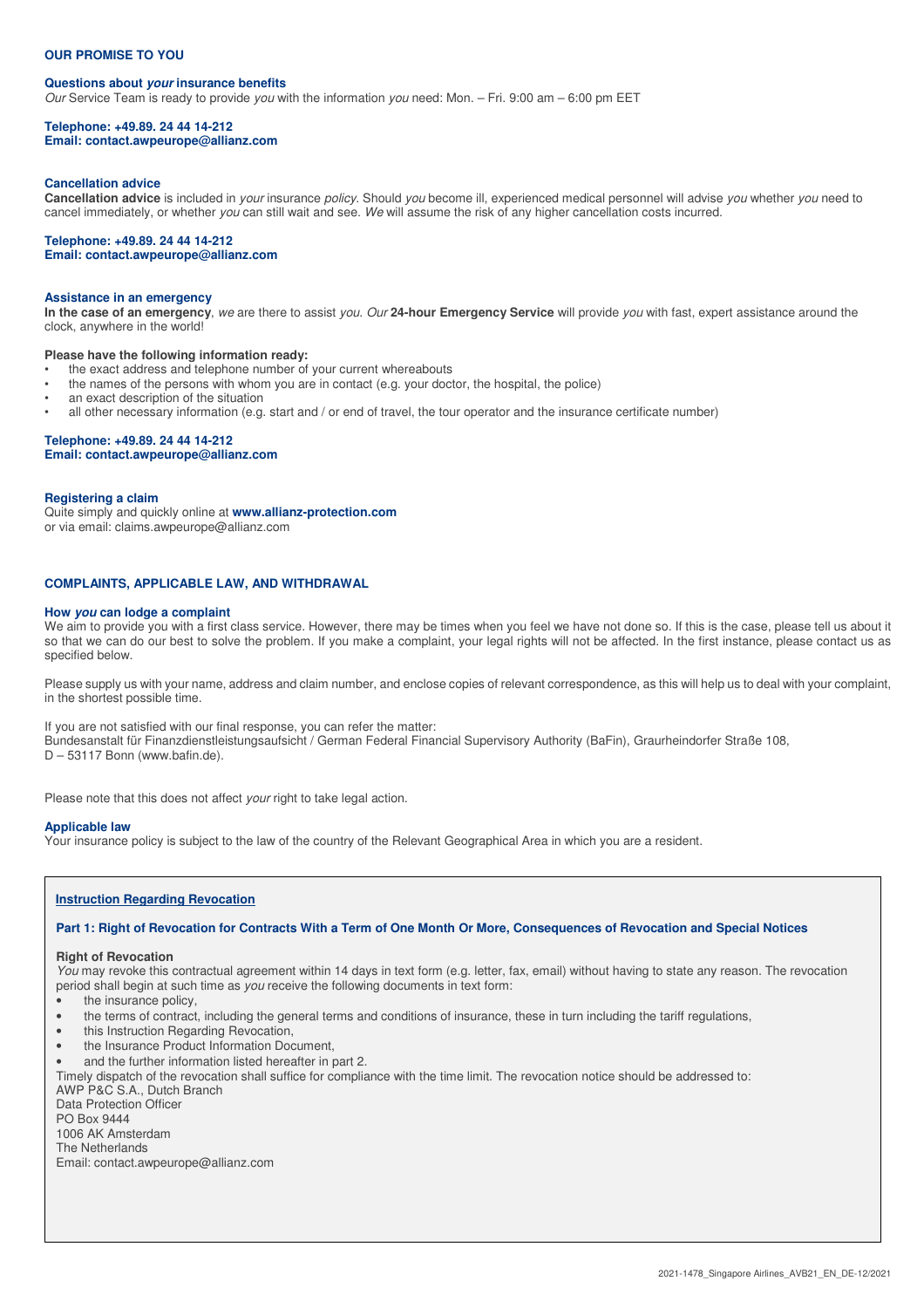## **Legal consequences of revocation**

If you have effectively exercised your right of revocation, the insurance cover shall end. In this case the following applies: If you agreed that the insurance cover commences prior to the end of the revocation period, we shall reimburse you for that part of the insurance premiums attributable to the time after your revocation notice was received. We will be entitled to retain the portion of the premium which corresponds to the period of time up to the receipt of the revocation notice. It will be calculated on a pro rata basis per day, based on the amount of the insurance premium shown in the insurance policy for the entire insured period. The duty to reimburse shall be fulfilled without undue delay, at the latest 30 days after receipt of the revocation. If the insurance cover did not commence prior to the end of the revocation period, the effect of a revocation notice will be that any benefits received must be reimbursed and any advantage derived therefrom (e.g. interest) must be handed over.

#### **Special Notices**

Your right of revocation shall cease to apply if the contract has been wholly fulfilled by both sides at your explicit request before you have exercised your right of revocation.

## **Part 2: List of further information required for the commencement of the time limit**

With regard to the "further information" mentioned in part 1 sentence 2, the information obligations are listed in detail below: We must provide you with the following information:

- 1. Our identity and that of the branch, if any, through which the contract is to be concluded. Furthermore, the commercial register with which the legal entity is registered and the corresponding register number have to be specified.
- 2. Our address for service and any other address relevant to the business relationship between us and you. In the case of legal persons, associations of persons or groups of persons, the name of a person authorised to represent them must also be stated. If this communication is made by means of the transmission of the contractual provisions, including the general terms and conditions of insurance, the information must be in a prominent and clearly designed form.
- 3. Our main business activity<br> $\frac{1}{4}$  The essential characteristic
- The essential characteristics of the insurance benefit, in particular information on the type, scope and due date of *our* benefit
- 5. The total price of the insurance, including taxes, and other price components. If the insurance relationship is to comprise several independent insurance contracts, the insurance premiums must be quoted separately. If an exact price cannot be stated, we must provide information on the basis of the calculation of the premium to enable you to verify the price.
- 6. Details regarding payment and performance, in particular as to the payment of the insurance premium<br>7. Details of how the contract will come into existence, in particular the commencement date of the insura
- Details of how the contract will come into existence, in particular the commencement date of the insurance and the insurance cover, as well as the duration of the period during which you, as the applicant, are to be bound by the application
- 8. The existence or non-existence of a right of revocation as well as the conditions, details of the exercise, in particular the name and address of the person to whom the revocation is to be declared, and the legal consequences of the revocation, including information on the amount you may have to pay in the event of revocation. If this communication is made by means of the transmission of the contractual provisions, including the general terms and conditions of insurance, the information must be in a prominent and clearly designed form.
- 9. Information on the duration of the contract
- 10. Information on the termination of the contract, in particular on the contractual termination conditions. If this communication is made by means of the transmission of the contractual provisions, including the general terms and conditions of insurance, the information must be in a prominent and clearly designed form.
- 11. The Member States of the European Union whose law we use as a basis for establishing relations with you prior to the conclusion of the insurance contract
- 12. The law applicable to the contract, a contractual clause on the law applicable to the contract or on the court of competent jurisdiction 13. The languages in which the terms and conditions of the contract and the preliminary information listed in this Part 2 will be communicated
- and the languages in which, with your consent, we will communicate with you during the term of this contract 14. A possible access for you to an out-of-court complaint and redress procedure and, where applicable, the conditions for such access. It shall
- be expressly stated that this does not affect the possibility for you to take legal action.
- 15. The name and address of the competent supervisory authority and the possibility of lodging a complaint with this supervisory authority

End of Instruction Regarding Revocation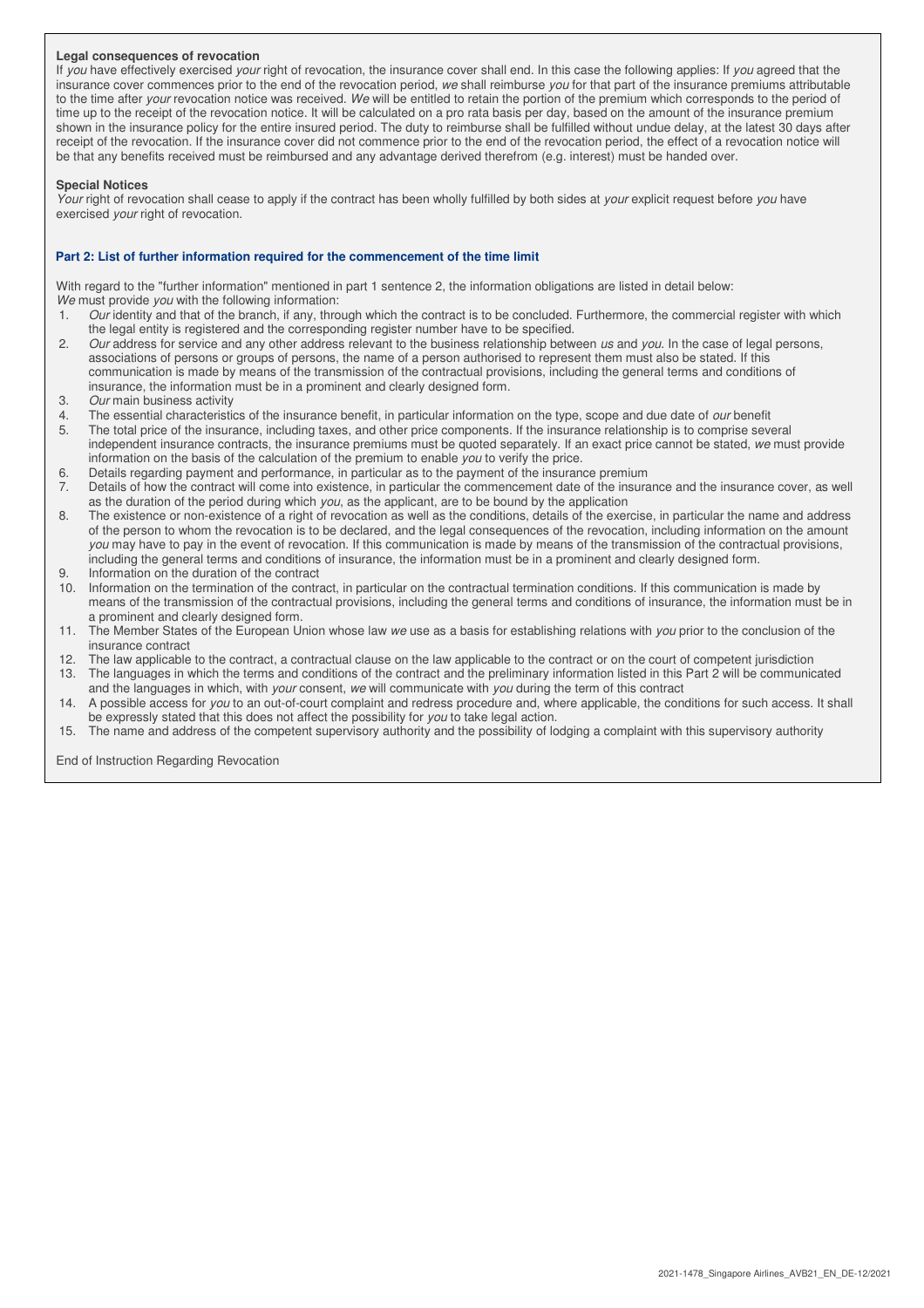#### **GENERAL CONDITIONS**

#### **WHO WE ARE**

We are a Dutch branch of AWP P&C S.A., which has its registered office in Saint-Ouen, France. We also operate under the trading name Allianz Assistance.

Our business address is: **AWP P&C S.A., Dutch branch Poeldijkstraat 4 1059 VM Amsterdam The Netherlands** 

Our postal address is: **AWP P&C S.A., Dutch branch PO Box 9444 1006 AK Amsterdam The Netherlands** 

AWP P&C S.A. – Dutch Branch, trading as Allianz Assistance and/or Allianz Travel, is an insurer licensed to act in all EEA countries and operating in freedom of services, with corporate identification No 33094603, and registered at the Dutch Authority for the Financial Markets (AFM) No 12000535

AWP P&C S.A., which has its registered office in 7 rue Dora Maar, Saint-Ouen, France, is authorized by L'Autorité de Contrôle Prudentiel et de Résolution (ACPR) 4 Place de Budapest CS 92459, Paris Cedex 09, France.

# **ABOUT THIS POLICY**

This policy is our contract with you. Please read it carefully. We have tried to make it simple and easy to understand while also clearly describing the terms and conditions of your coverage. If you have any questions, we are available during our working hours listed in Coverage Summary. Just visit us online or give us a call using the contact information listed in Coverage Summary. And, if your travel arrangements change, please be sure to let us know so we can make any necessary updates to your policy.

This policy has been issued based on the information you provided at the time of purchase. We will provide the insurance described in this policy in return for payment of the premium and your compliance with all provisions of this *policy. You* will also notice that some words are italicized. These words are defined in the Definitions section. Words that are capitalized refer to the document and coverage names found in this policy. Headings are provided for convenience only and do not affect your coverage in any way.

# **WHAT THIS POLICY INCLUDES AND WHOM IT COVERS**

This travel insurance *policy* covers only the sudden and unexpected specific situations, events, and losses included in this *policy*, and only under the conditions described. Please review this *policy* carefully.

Your policy consists of three parts:

- 1. Proof of insurance (e. g. insurance certificate, travel confirmation, booking confirmation)
- 2. Documents of the Proof of Insurance with the Data Protection Policy and the General Conditions
- 3. Insurance Product Information Document / SEPA mandate / consultation protocol

#### NOTE:

Not every loss is covered, even if it is due to something sudden, unexpected, or out of your control. Only those losses meeting the conditions described in this General Provisions document may be covered. Please refer to the General Exclusions section of this document for exclusions applicable to all coverages under your policy .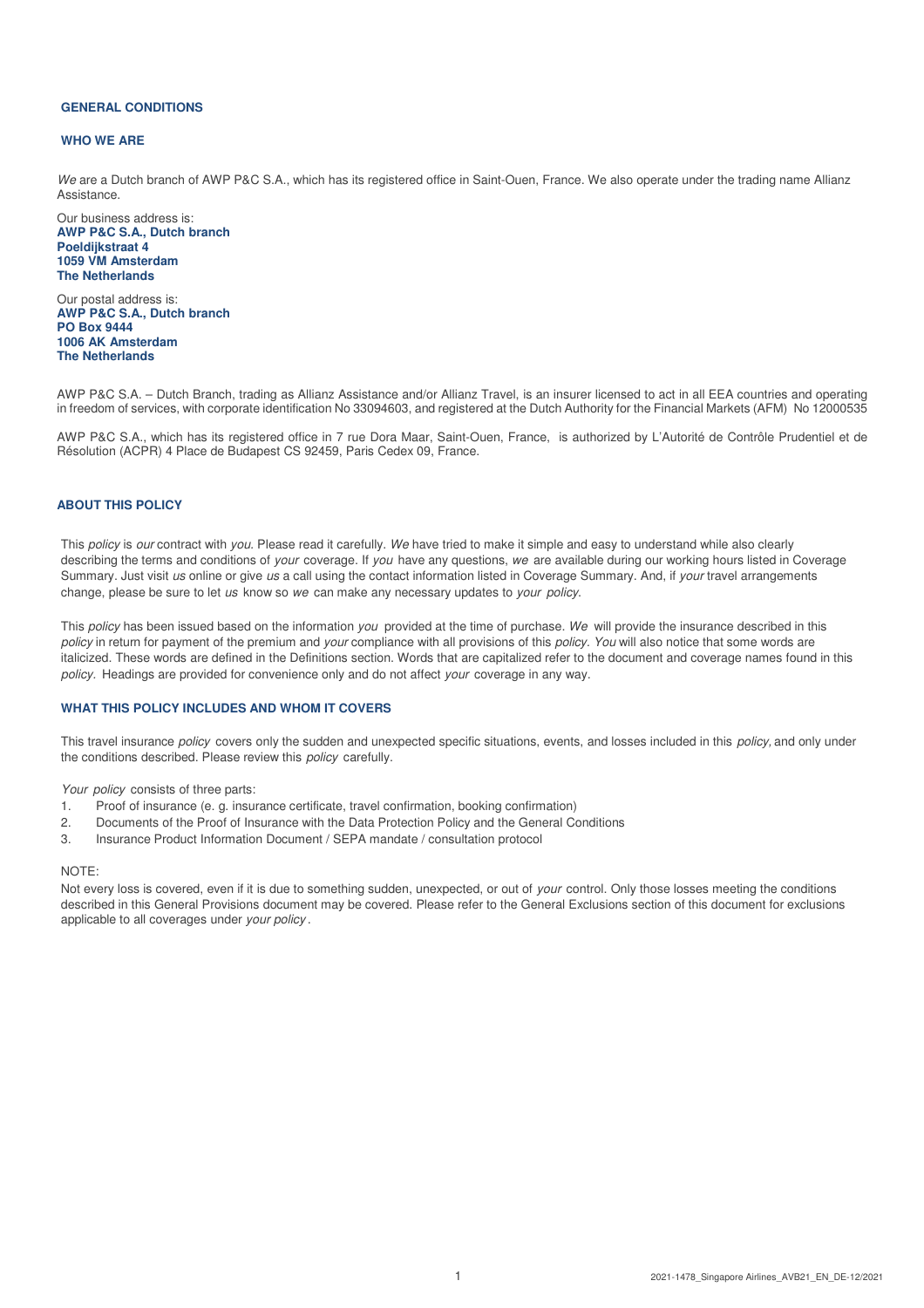# **WHAT'S INSIDE**

| <b>DEFINITIONS</b>        |                                                                    | 3              |
|---------------------------|--------------------------------------------------------------------|----------------|
|                           | WHEN YOUR COVERAGE BEGINS AND ENDS                                 | 6              |
|                           | <b>DESCRIPTION OF COVERAGES</b>                                    | 6              |
| Α.                        | <b>TRAVEL CANCELLATION INSURANCE</b>                               | 6              |
| Β.                        | <b>TRAVEL INTERRUPTION INSURANCE</b>                               | $\overline{7}$ |
| C.                        | <b>TRAVEL DELAY INSURANCE</b>                                      | 9              |
| D.                        | <b>BAGGAGE INSURANCE</b>                                           | 9              |
| Ε.                        | <b>BAGGAGE DELAY INSURANCE</b>                                     | 10             |
| F.                        | EMERGENCY MEDICAL/DENTAL COVERAGE abroad & TRANSPORTATION COVERAGE | 10             |
| G.                        | <b>TRAVEL LIABILITY INSURANCE</b>                                  | 12             |
| Η.                        | <b>TRAVEL ACCIDENT INSURANCE</b>                                   | 13             |
| I.                        | COLLISION DAMAGE WAIVER (CDW)                                      | 14             |
| J.                        | <b>TRAVEL ASSISTANCE</b>                                           | 15             |
|                           | <b>GENERAL EXCLUSIONS</b>                                          | 16             |
| <b>CLAIMS INFORMATION</b> |                                                                    | 17             |
| <b>GENERAL PROVISIONS</b> |                                                                    | 19             |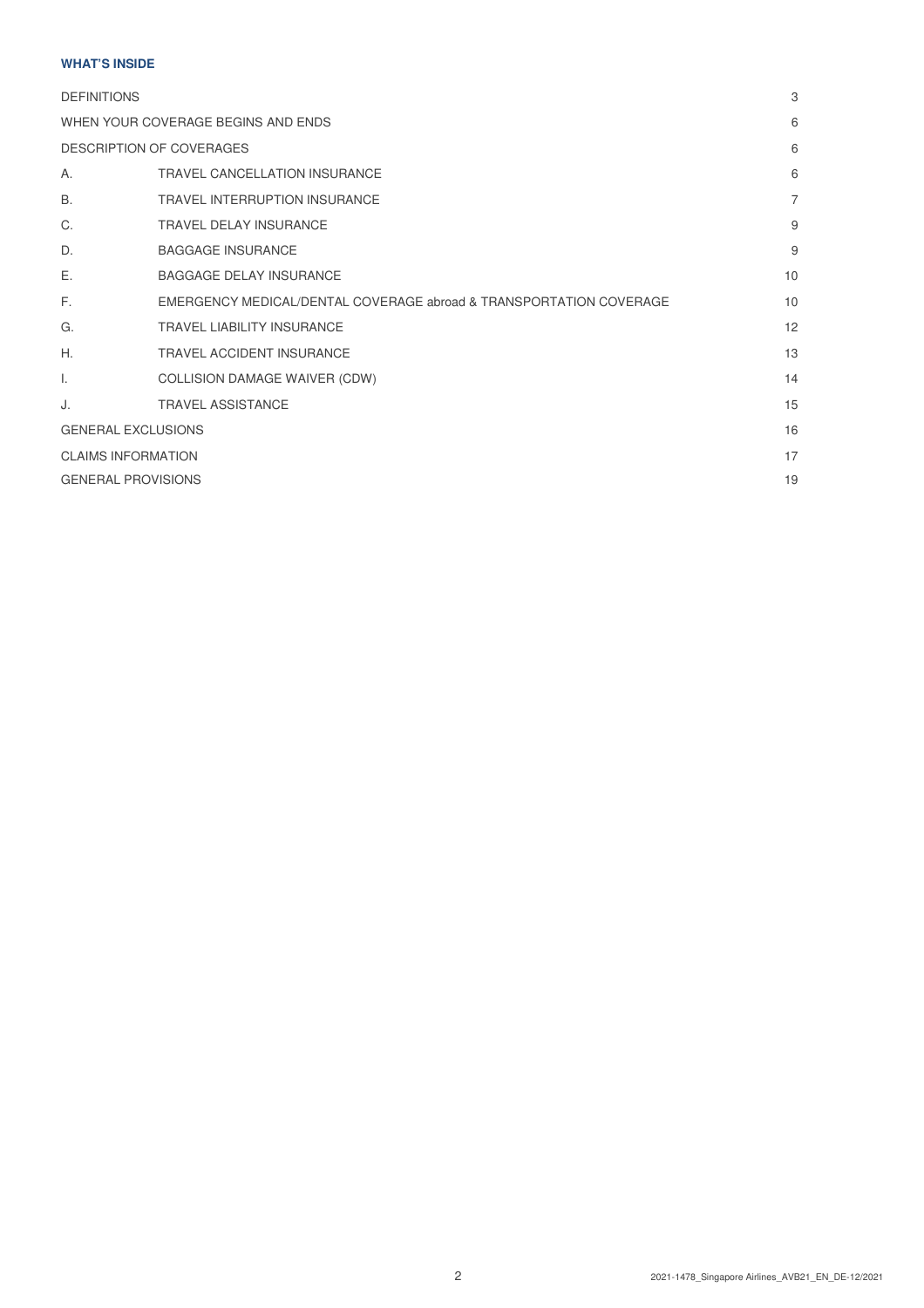# **DEFINITIONS**

Throughout this policy, words and any form of the word appearing in italics are defined in this section.

| <b>Abroad</b>                                       | A trip abroad is a trip to a country where you do not have a permanent residence or where you did not stay                                                                                                                                                                                                                                                                                                                                                                                                                                                                                                                                                                                                                                                                                                                              |  |  |
|-----------------------------------------------------|-----------------------------------------------------------------------------------------------------------------------------------------------------------------------------------------------------------------------------------------------------------------------------------------------------------------------------------------------------------------------------------------------------------------------------------------------------------------------------------------------------------------------------------------------------------------------------------------------------------------------------------------------------------------------------------------------------------------------------------------------------------------------------------------------------------------------------------------|--|--|
|                                                     | longer than three months per year during the last three years.                                                                                                                                                                                                                                                                                                                                                                                                                                                                                                                                                                                                                                                                                                                                                                          |  |  |
| <b>Accident</b>                                     | An unexpected and unintended external event that causes injury, property damage, or both. A different<br>definition of "accident" is used in the Travel Accident Insurance section. Please refer to the Travel Accident                                                                                                                                                                                                                                                                                                                                                                                                                                                                                                                                                                                                                 |  |  |
|                                                     | Insurance section of this document, if applicable, for details.                                                                                                                                                                                                                                                                                                                                                                                                                                                                                                                                                                                                                                                                                                                                                                         |  |  |
| <b>Accommodation</b><br><b>Adoption proceeding</b>  | A hotel or any other kind of lodging for which you make a reservation or where you stay and incur an<br>A mandatory legal proceeding or other meeting required by law to be attended by you as a prospective                                                                                                                                                                                                                                                                                                                                                                                                                                                                                                                                                                                                                            |  |  |
|                                                     | adoptive parent(s) in order to legally adopt a minor child.                                                                                                                                                                                                                                                                                                                                                                                                                                                                                                                                                                                                                                                                                                                                                                             |  |  |
| <b>Baggage</b><br><b>Climbing sports</b>            | Personal property you take with you or acquire on your trip.<br>An activity utilizing harnesses, ropes, belays, crampons, or ice axes. It does not include supervised climbing                                                                                                                                                                                                                                                                                                                                                                                                                                                                                                                                                                                                                                                          |  |  |
|                                                     | on artificial surfaces intended for recreational climbing.                                                                                                                                                                                                                                                                                                                                                                                                                                                                                                                                                                                                                                                                                                                                                                              |  |  |
| <b>Cohabitant</b>                                   | A person you currently live with and have lived with for at least 12 consecutive months and who is at least 18<br>years old.                                                                                                                                                                                                                                                                                                                                                                                                                                                                                                                                                                                                                                                                                                            |  |  |
| <b>Computer System</b>                              | Any computer, hardware, software, or communication system or electronic device (including but not limited to<br>smart phone, laptop, tablet, wearable device), server, cloud, microcontroller, or similar system, including any<br>associated input, output, data storage device, networking equipment, or backup facility.                                                                                                                                                                                                                                                                                                                                                                                                                                                                                                             |  |  |
| <b>Covered reasons</b>                              | The specifically named situations or events for which you are covered under this policy.                                                                                                                                                                                                                                                                                                                                                                                                                                                                                                                                                                                                                                                                                                                                                |  |  |
| <b>Cyber Risk</b>                                   | Any loss, damage, liability, claim, cost, or expense of any nature directly or indirectly caused by, contributed<br>to by, resulting from, or arising out of or in connection with, any one or more instances of any of the following:<br>Any unauthorized, malicious, or illegal act, or the threat of such act(s), involving access to, or the<br>1.<br>processing, use, or operation of, any computer system;<br>2.<br>Any error or omission involving access to, or the processing, use, or operation of any computer<br>system;<br>Any partial or total unavailability or failure to access, process, use, or operate any computer system;<br>3.<br>Any loss of use, reduction in functionality, repair, replacement, restoration or reproduction of any<br>4.<br>data, including any amount pertaining to the value of such data. |  |  |
| Departure date                                      | The originally scheduled date that you have selected to begin travel as shown on your trip itinerary and in<br>your proof of insurance.                                                                                                                                                                                                                                                                                                                                                                                                                                                                                                                                                                                                                                                                                                 |  |  |
| Doctor                                              | Someone who is legally authorized to practice medicine or dentistry and is licensed if required. This cannot be<br>you, a traveling companion, your family member, a traveling companion's family member, or the sick or<br>injured person's family member.                                                                                                                                                                                                                                                                                                                                                                                                                                                                                                                                                                             |  |  |
| <b>Epidemic</b>                                     | A contagious disease recognized or referred to as an epidemic by a representative of the World Health<br>Organization (WHO) or an official government authority.                                                                                                                                                                                                                                                                                                                                                                                                                                                                                                                                                                                                                                                                        |  |  |
| <b>Family member</b>                                | Your:<br>Spouse (by marriage, common law, domestic partnership, or civil union)<br>1.<br>Cohabitants<br>2.<br>3.<br>Parents and stepparents<br>Children, stepchildren, foster children, adopted children, or children currently in the adoption process<br>4.<br>5.<br>Siblings<br>6.<br>Grandparents and grandchildren<br>7.<br>The following in-laws: mother, father, son, daughter, brother, sister, and grandparent<br>8.<br>Aunts, uncles, nieces, and nephews<br>9.<br>Legal guardians and wards<br>Paid, live-in caregivers<br>10.                                                                                                                                                                                                                                                                                               |  |  |
| <b>First responder</b>                              | Emergency personnel (such as a police officer, emergency medical technician, or firefighter) who are among<br>those responsible for going immediately to the scene of an <i>accident</i> or emergency to provide aid and relief.                                                                                                                                                                                                                                                                                                                                                                                                                                                                                                                                                                                                        |  |  |
| <b>High-altitude activity</b>                       | An activity that includes, or is intended to include, going above 4,500 meters in elevation, other than as a<br>passenger in a commercial aircraft.                                                                                                                                                                                                                                                                                                                                                                                                                                                                                                                                                                                                                                                                                     |  |  |
| <b>High value items</b>                             | Collectibles, jewelry, watches, gems, pearls, furs, cameras (including video cameras) and related equipment,<br>musical instruments, professional audio equipment, binoculars, telescopes, sporting equipment, mobile<br>devices, smartphones, computers, radios, drones, robots, and other electronics, including parts and<br>accessories for the aforementioned items.                                                                                                                                                                                                                                                                                                                                                                                                                                                               |  |  |
| <b>Hospital</b>                                     | An acute care facility that has a primary function of diagnosing and treating sick and injured people under the<br>supervision of <i>doctors</i> . It must:<br>Be primarily engaged in providing inpatient diagnostic and therapeutic services,<br>1.<br>2.<br>Have organized departments of medicine and major surgery and<br>Be licensed where required.<br>3.                                                                                                                                                                                                                                                                                                                                                                                                                                                                        |  |  |
| <b>Illegal act</b>                                  | An act that violates law where it is committed.                                                                                                                                                                                                                                                                                                                                                                                                                                                                                                                                                                                                                                                                                                                                                                                         |  |  |
| <b>Injury</b><br><b>Local public transportation</b> | Physical bodily harm.<br>Local, commuter, or other urban transit system carriers (such as commuter rail, city bus, subway, ferry, taxi,<br>for-hire driver, or other such carriers) that transport you or a traveling companion less than 150 kilometers (as                                                                                                                                                                                                                                                                                                                                                                                                                                                                                                                                                                            |  |  |
| <b>Mechanical breakdown</b>                         | the crow flies).<br>A mechanical issue, which prevents the vehicle from being driven normally, including running out of fluids                                                                                                                                                                                                                                                                                                                                                                                                                                                                                                                                                                                                                                                                                                          |  |  |
| <b>Medical escort</b>                               | (except fuel).<br>A professional person contracted by our medical team to accompany a seriously ill or injured person while<br>they are being transported. A medical escort is trained to provide medical care to the person being<br>transported. This cannot be a friend, traveling companion, or family member.                                                                                                                                                                                                                                                                                                                                                                                                                                                                                                                      |  |  |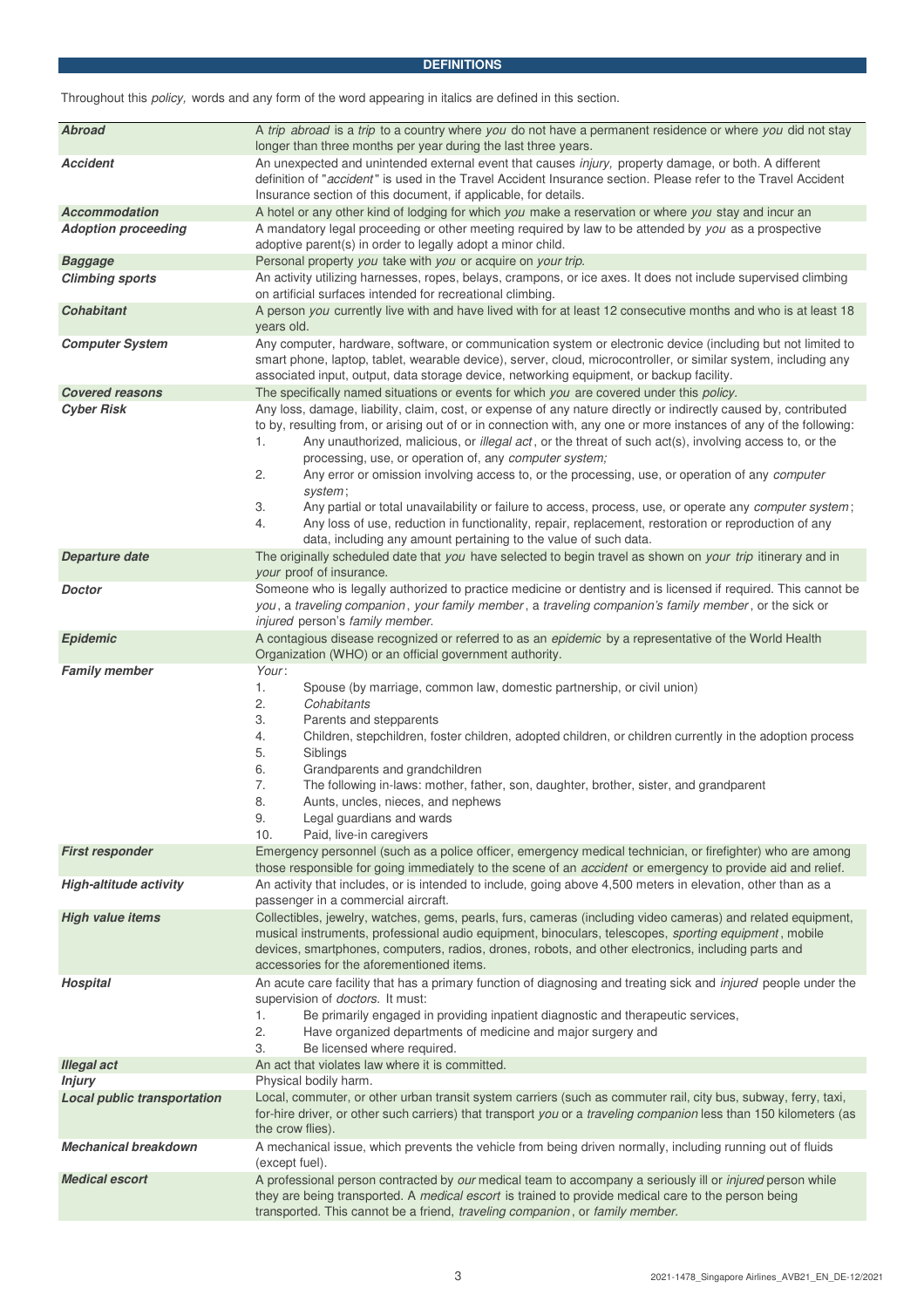| <b>Medically necessary</b>                                 | Treatment that is required for your illness, injury, or medical condition, consistent with your symptoms, and<br>can safely be provided to you. Such treatment must meet the standards of good medical practice and is not<br>for your or the provider's convenience.                                                                                                                                                                                                                                                                                                                                                                                                                                                                                                                                                                                                                                                                                                                                                                                                                                                                                                                                                                                                                                                                                                                                                                                                                                                                                                                                                                                                                                                                                                                                                                                                                                                                                                                                                                                         |  |
|------------------------------------------------------------|---------------------------------------------------------------------------------------------------------------------------------------------------------------------------------------------------------------------------------------------------------------------------------------------------------------------------------------------------------------------------------------------------------------------------------------------------------------------------------------------------------------------------------------------------------------------------------------------------------------------------------------------------------------------------------------------------------------------------------------------------------------------------------------------------------------------------------------------------------------------------------------------------------------------------------------------------------------------------------------------------------------------------------------------------------------------------------------------------------------------------------------------------------------------------------------------------------------------------------------------------------------------------------------------------------------------------------------------------------------------------------------------------------------------------------------------------------------------------------------------------------------------------------------------------------------------------------------------------------------------------------------------------------------------------------------------------------------------------------------------------------------------------------------------------------------------------------------------------------------------------------------------------------------------------------------------------------------------------------------------------------------------------------------------------------------|--|
| <b>Natural disaster</b>                                    | A large-scale extreme weather or geological event that damages property, disrupts transportation or utilities,<br>or endangers people, including without limitation: earthquake, fire, flood, hurricane, avalanche, landslide, or<br>volcanic eruption.                                                                                                                                                                                                                                                                                                                                                                                                                                                                                                                                                                                                                                                                                                                                                                                                                                                                                                                                                                                                                                                                                                                                                                                                                                                                                                                                                                                                                                                                                                                                                                                                                                                                                                                                                                                                       |  |
| <b>Pandemic</b>                                            | An epidemic that is recognized or referred to as a pandemic by a representative of the World Health                                                                                                                                                                                                                                                                                                                                                                                                                                                                                                                                                                                                                                                                                                                                                                                                                                                                                                                                                                                                                                                                                                                                                                                                                                                                                                                                                                                                                                                                                                                                                                                                                                                                                                                                                                                                                                                                                                                                                           |  |
| Permanent Disability                                       | Organization (WHO) or an official government authority.<br>A definitive total loss, confirmed by a doctor, of a person's functional capability resulting from an unexpected<br>accident.                                                                                                                                                                                                                                                                                                                                                                                                                                                                                                                                                                                                                                                                                                                                                                                                                                                                                                                                                                                                                                                                                                                                                                                                                                                                                                                                                                                                                                                                                                                                                                                                                                                                                                                                                                                                                                                                      |  |
| <b>Policy</b>                                              | The travel insurance coverage purchased. The policy includes the proof of insurance (e. g. insurance policy),<br>the Documents of the Proof of Insurance with the Coverage Summary, the Data Protection Policy and the<br>General Conditions as well as the Insurance Product Information Document.                                                                                                                                                                                                                                                                                                                                                                                                                                                                                                                                                                                                                                                                                                                                                                                                                                                                                                                                                                                                                                                                                                                                                                                                                                                                                                                                                                                                                                                                                                                                                                                                                                                                                                                                                           |  |
| <b>Political risk</b>                                      | Any kind of events, organized resistance or actions intending or implying the intention to overthrow, supplant<br>or change the existing ruler or constitutional government, including but not limited to:<br>Nationalization<br>Confiscation<br>Expropriation (including Selective Discrimination and Forced Abandonment)<br>Deprivation<br>Revolution<br>Rebellion<br>Insurrection<br>Civil commotion assuming to proportion of or amounting to an uprising<br>Military and usurped power.                                                                                                                                                                                                                                                                                                                                                                                                                                                                                                                                                                                                                                                                                                                                                                                                                                                                                                                                                                                                                                                                                                                                                                                                                                                                                                                                                                                                                                                                                                                                                                  |  |
| <b>Primary residence</b><br>Pre-existing medical condition | Your permanent, fixed home address for legal and tax purposes.<br>Pre-existing conditions are illnesses or health complaints that existed before you took out the insurance. You<br>knew or had to expect that treatments would be necessary. Pre-existing conditions are not insured.<br>In the Travel Cancellation and Travel Interruption Insurance, insurance coverage is only provided for<br>unexpected serious illnesses. We distinguish between physical and mental illnesses:<br>A physical illness is unexpected if it<br>1.<br>* occurs for the first time after conclusion of the insurance (travel cancellation) or after<br>commencement of the trip (travel interruption) or<br>* if an existing illness has not been treated in the last six months prior to conclusion of the insurance<br>(travel cancellation) or in the last six months prior to commencement of the trip (travel interruption).<br>The illness worsens after conclusion of the insurance (travel cancellation) or after commencement of<br>the trip (travel interruption). Regular examinations performed for monitoring or precautionary<br>purposes do not constitute treatment.<br>2.<br>A mental illness is unexpected if it<br>* occurs for the first time after the insurance has been taken out (travel cancellation) or after the trip<br>has started (travel interruption).<br>* in the case of a chronic mental illness, we consider the episode or deterioration to be a pre-existing<br>condition if the most recent treatment took place within three years prior to conclusion of the<br>insurance (travel cancellation) or prior to commencement of the trip (travel interruption). Regular<br>examinations performed for monitoring or precautionary purposes do not constitute treatment.<br>A mental illness is serious if inpatient treatment is required or if it is certified by a consultant<br>3.<br>psychiatrist before the <i>trip</i> is cancelled (travel cancellation) or if outpatient psychotherapy is<br>approved by your health insurer. |  |
| Quarantine                                                 | Mandatory involuntary confinement by order or other official directive of a government, public or regulatory<br>authority, or the captain of a commercial vessel on which you are booked to travel during your trip, which is<br>intended to stop the spread of a contagious disease to which you or a <i>traveling companion</i> has been<br>exposed.                                                                                                                                                                                                                                                                                                                                                                                                                                                                                                                                                                                                                                                                                                                                                                                                                                                                                                                                                                                                                                                                                                                                                                                                                                                                                                                                                                                                                                                                                                                                                                                                                                                                                                        |  |
| <b>Reasonable and customary</b><br>costs                   | The amount usually charged for a specific service in a particular geographic area. The charges must be<br>appropriate to the availability and complexity of the service, the availability of needed parts / materials /<br>supplies / equipment and the availability of appropriately-skilled and licensed service providers.                                                                                                                                                                                                                                                                                                                                                                                                                                                                                                                                                                                                                                                                                                                                                                                                                                                                                                                                                                                                                                                                                                                                                                                                                                                                                                                                                                                                                                                                                                                                                                                                                                                                                                                                 |  |
| <b>Refund</b>                                              | Cash, credit, or a voucher for future travel that you are eligible to receive from a <i>travel supplier</i> , or any credit,<br>recovery, or reimbursement you are eligible to receive from your employer, another insurance company, a<br>credit card issuer, or any other entity.                                                                                                                                                                                                                                                                                                                                                                                                                                                                                                                                                                                                                                                                                                                                                                                                                                                                                                                                                                                                                                                                                                                                                                                                                                                                                                                                                                                                                                                                                                                                                                                                                                                                                                                                                                           |  |
| <b>Rental Car</b>                                          | An automobile or other vehicle designed for use on public roads that you have rented for the period of time<br>shown in a rental car agreement for use on your trip.                                                                                                                                                                                                                                                                                                                                                                                                                                                                                                                                                                                                                                                                                                                                                                                                                                                                                                                                                                                                                                                                                                                                                                                                                                                                                                                                                                                                                                                                                                                                                                                                                                                                                                                                                                                                                                                                                          |  |
| <b>Rental car agreement</b>                                | The contract issued to you by the rental car company that describes all of the terms and conditions of renting<br>a rental car, including your responsibilities and the responsibilities of the rental car company.                                                                                                                                                                                                                                                                                                                                                                                                                                                                                                                                                                                                                                                                                                                                                                                                                                                                                                                                                                                                                                                                                                                                                                                                                                                                                                                                                                                                                                                                                                                                                                                                                                                                                                                                                                                                                                           |  |
| Service dog                                                | Any dog that is individually trained to do work or perform tasks for the benefit of an individual with a disability,<br>including a physical, sensory, psychiatric, intellectual, or other mental disability. Examples of work or tasks<br>include, but are not limited to guiding people who are blind, alerting people who are deaf, and pulling a<br>wheelchair. The crime deterrent effects of an dog's presence and the provision of emotional support, well-<br>being, comfort, or companionship are not considered work or tasks under this definition.                                                                                                                                                                                                                                                                                                                                                                                                                                                                                                                                                                                                                                                                                                                                                                                                                                                                                                                                                                                                                                                                                                                                                                                                                                                                                                                                                                                                                                                                                                |  |
| <b>Severe weather</b>                                      | Hazardous weather conditions including but not limited to windstorms, hurricanes, tornados, fog, hailstorms,<br>rainstorms, snow storms, or ice storms.                                                                                                                                                                                                                                                                                                                                                                                                                                                                                                                                                                                                                                                                                                                                                                                                                                                                                                                                                                                                                                                                                                                                                                                                                                                                                                                                                                                                                                                                                                                                                                                                                                                                                                                                                                                                                                                                                                       |  |
| <b>Terrorist event</b>                                     | An act carried out by an organized terrorist group recognized by the government authority and applicable law<br>of your country of residence that injures people or damages property to achieve a political, ethnic, or religious<br>result. It does not include general civil protest, unrest, rioting, or acts of war.                                                                                                                                                                                                                                                                                                                                                                                                                                                                                                                                                                                                                                                                                                                                                                                                                                                                                                                                                                                                                                                                                                                                                                                                                                                                                                                                                                                                                                                                                                                                                                                                                                                                                                                                      |  |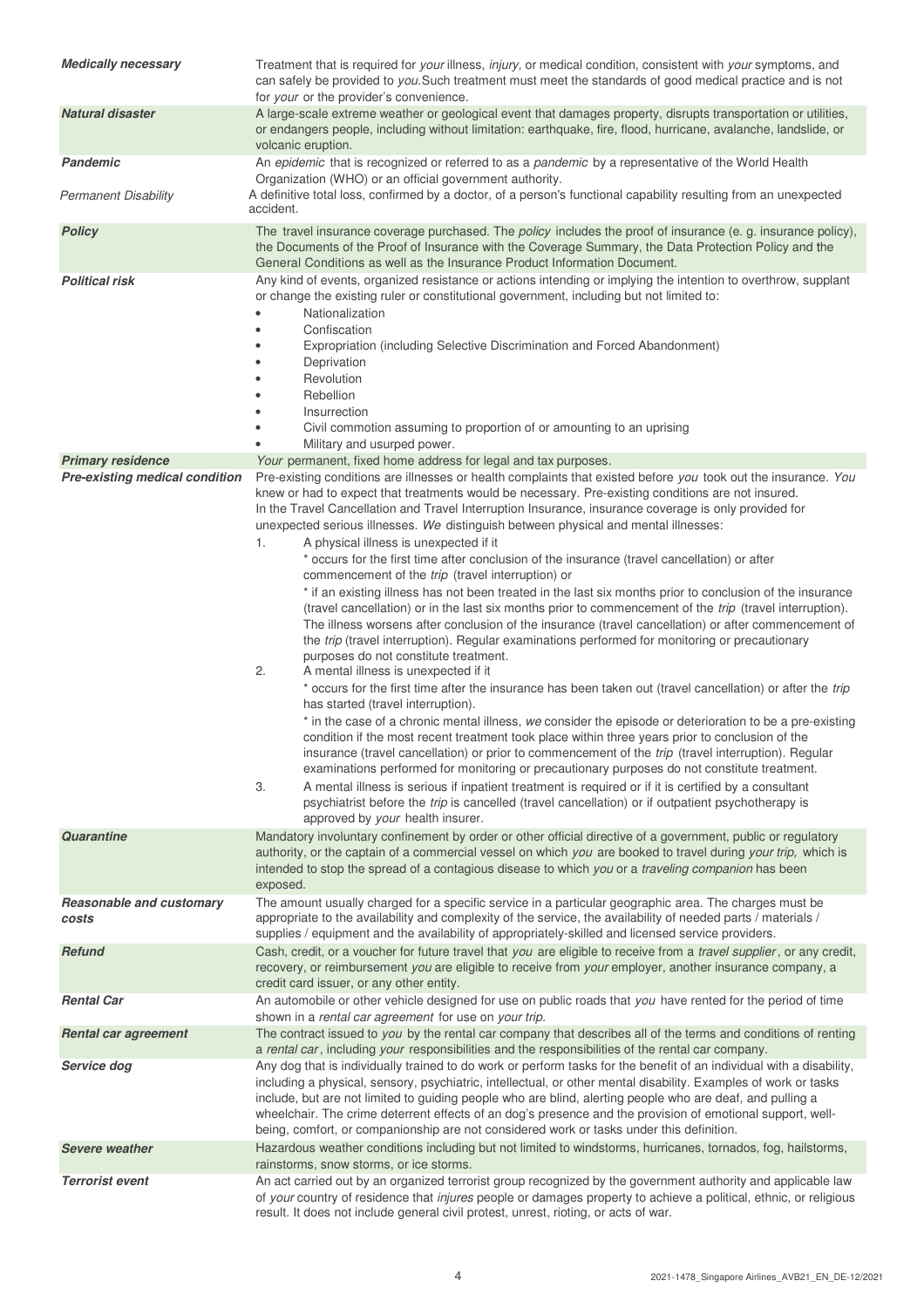| <b>Traffic Accident</b>    | An unexpected and unintended traffic-related event, other than mechanical breakdown, that causes injury,<br>property damage, or both.                                                                                                                                                                                                                                               |  |  |
|----------------------------|-------------------------------------------------------------------------------------------------------------------------------------------------------------------------------------------------------------------------------------------------------------------------------------------------------------------------------------------------------------------------------------|--|--|
| <b>Travel carrier</b>      | A company licensed to commercially transport passengers between cities for a fee by land, air, or water. It<br>does not include:<br>Rental vehicle companies<br>1.<br>Private or non-commercial transportation carriers<br>2.<br>3.<br>Chartered transportation, except for group transportation chartered by your tour operator<br>Local public transportation<br>$\overline{4}$ . |  |  |
| <b>Travel supplier</b>     | A travel agent, tour operator, airline, cruise line, hotel, railway company, or other travel service provider.                                                                                                                                                                                                                                                                      |  |  |
| <b>Traveling companion</b> | A person or <i>service dog</i> traveling with you or traveling to accompany you on your trip. A group or tour leaderis<br>not considered a <i>traveling companion</i> unless you are sharing the same room with the group or tour leader.<br>School teachers leading group class <i>trips</i> are not considered group or tour leaders.                                             |  |  |
| <b>Trip</b>                | Your travel to, within, and/or from a location away from your primary residence. It cannot include travel with<br>the intent to receive health care or medical treatment of any kind, or moving, or commuting to and from work,<br>and it cannot last longer than 180 days.                                                                                                         |  |  |
| <b>Uninhabitable</b>       | A natural disaster, fire, flood, burglary, storm, explosion, or vandalism has caused enough damage (including<br>extended loss of power, gas, or water) to make a reasonable person find their home or destination<br>inaccessible or unfit for use.                                                                                                                                |  |  |
| We, Us, or Our             | AWP P&C S.A. - Dutch Branch, trading as Allianz Assistance and/or Allianz Travel                                                                                                                                                                                                                                                                                                    |  |  |
| <b>You or Your</b>         | All persons listed as insureds in the insurance <i>policy</i> or the proof of insurance.                                                                                                                                                                                                                                                                                            |  |  |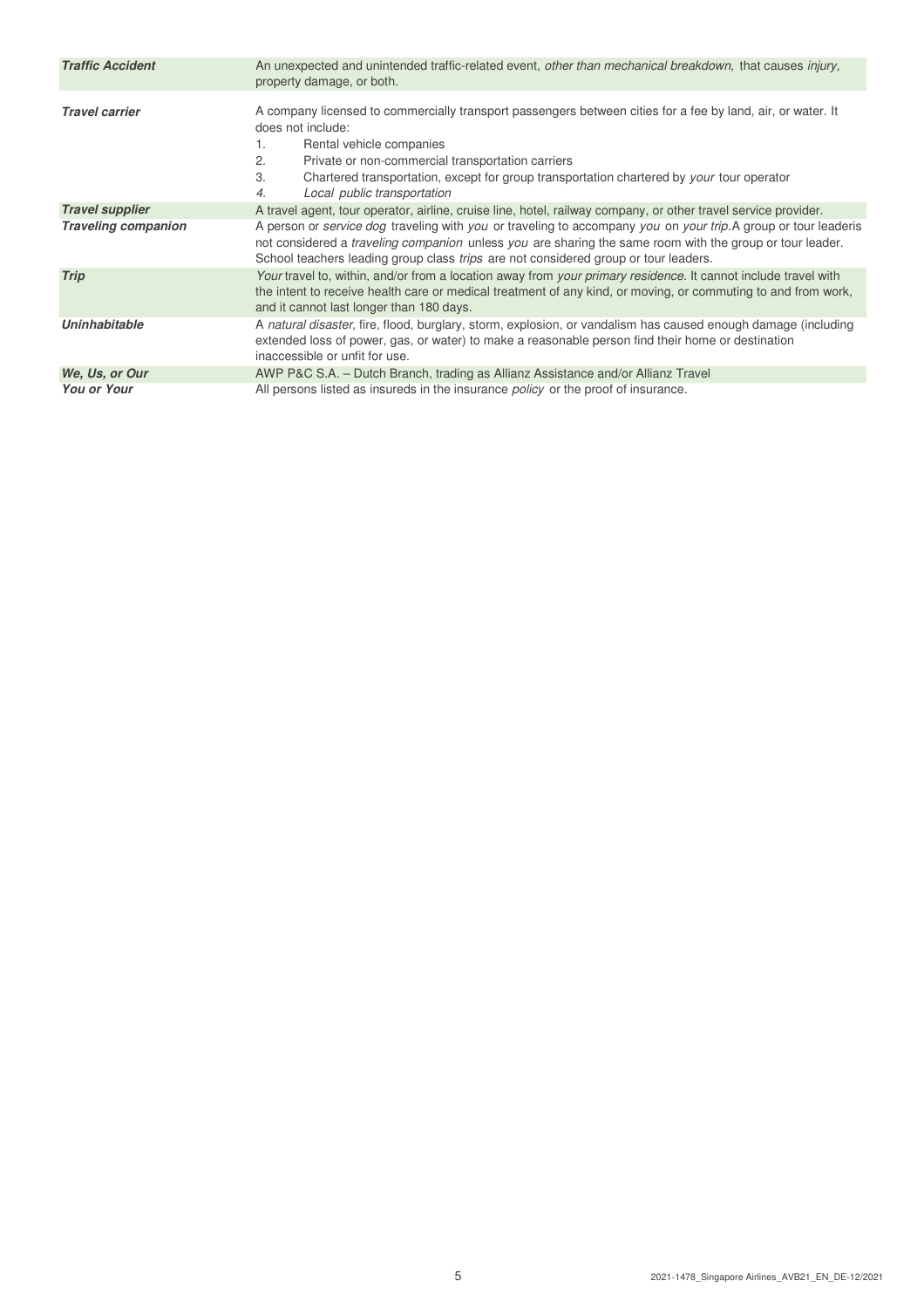You are only eligible for coverage if we accept your request for insurance. Your policy's coverage effective date and coverage end date are indicated in your proof of insurance. The policy is effective at 00:00 on the day we receive the order you pay the full premium. The order must be received and the full premium must be paid on or before the departure date.

Coverage is only provided for losses that occur while your policy is in effect.

Except for one-way and same-day return trips, the departure date and return date that you provided at time of purchase are counted as two separate days of travel when we calculate the duration of your trip.

Your policy ends on the coverage end date listed in your proof of insurance. However, there are situations where your policy may end on a different date. If your policy was purchased with a one-way booking, your coverage end date will be the scheduled return date for your trip, as shown on your travel documents (not exceeding 180 days from the departure date shown on your travel documents). Additionally, your policy will end on the earliest of:

1. when you cancel your trip; or

ï

- 2. when you cancel your policy, if your policy has Travel Cancellation coverage and the policy coverage period is longer than one month; or
- 3. when you end your trip (if you end your trip early); or
- 4. when you arrive at a medical facility for further care (if you end your trip due to a medical reason); or
- 5. At 23:59 on the 180<sup>th</sup> day of the *trip*

However, if your return travel is delayed due to a covered reason, we will extend your coverage period until the earlier of when you are able to return to your point of origin or primary residence, or until you arrive at a medical facility for further care following a medical repatriation or trip interruption.

Please note that this *policy* applies for a specific trip and cannot be renewed.

# **DESCRIPTION OF COVERAGES**

In this section, we will describe the many different types of insurance coverages, which are included in your policy. We explain each type of coverage and the specific conditions that must be met for the coverage to apply. **Please refer to the General Exclusions section of this document for exclusions applicable to all coverages under your policy and to the General Provisions section, where you can read about your duties (obligations), among other things.**

#### **A. TRAVEL CANCELLATION INSURANCE**

If your trip is canceled or rescheduled for a covered reason listed below, we will reimburse you for your non-refundable trip payments, deposits, cancellation fees, and change fees costs to rebook your transportation (less available refunds ), up to the maximum benefit for Travel Cancellation coverage listed in your Coverage Summary. Please note that this coverage only applies before you have left for your trip.

Also, if you pre-booked shared accommodations and your traveling companion cancels their trip due to one or more of the covered reasons listed below, we will reimburse any additional *accommodation* fees you are required to pay.

**IMPORTANT (obligation):** You must notify all of your travel suppliers within 48 hours of discovering that you will need to cancel your trip (this includes being advised to cancel your trip by a doctor) in order to keep the cancellation costs as low as possible. This also applies to illnesses or injuries that should have healed by the time of travel, given the usual course of healing. If you notify any travel suppliers later than that and get a smaller refund as a result, we will not cover the difference. If a serious illness, *injury*, or medical condition prevents you from being able to notify your travel suppliers within that 48-hour period, you must notify them as soon as you are able.

If you contact our medical service (cancellation advice) immediately when the insured event occurs, they will advise you. If they recommend that you wait and see and you follow this advice, there is no breach of obligation.

**The consequences of a breach of obligation can be found in the General Provisions section.**

#### **Covered reasons:**

1. You or a traveling companion becomes ill or injured, or develops a medical condition disabling enough to make you cancel your trip (including being diagnosed with an epidemic or pandemic disease such as COVID-19).

The following condition applies:

A doctor advises you or a traveling companion to cancel your trip before you cancel it.

2. A family member who is not traveling with you becomes ill or injured, or develops a medical condition (including being diagnosed with an

epidemic or pandemic disease such as COVID-19).

The following condition applies:

The illness, *injury*, or medical condition must be considered life threatening by a *doctor*, or require hospitalization.

- 3. You, a traveling companion, family member, or your service dog dies on or after your policy's Coverage Effective Date and before your trip.
- 4. You or a traveling companion is quarantined before your trip due to having been exposed to:
	- a. A contagious disease other than an epidemic or pandemic or
	- b. An epidemic or pandemic (such as COVID-19), but only when the following conditions are met: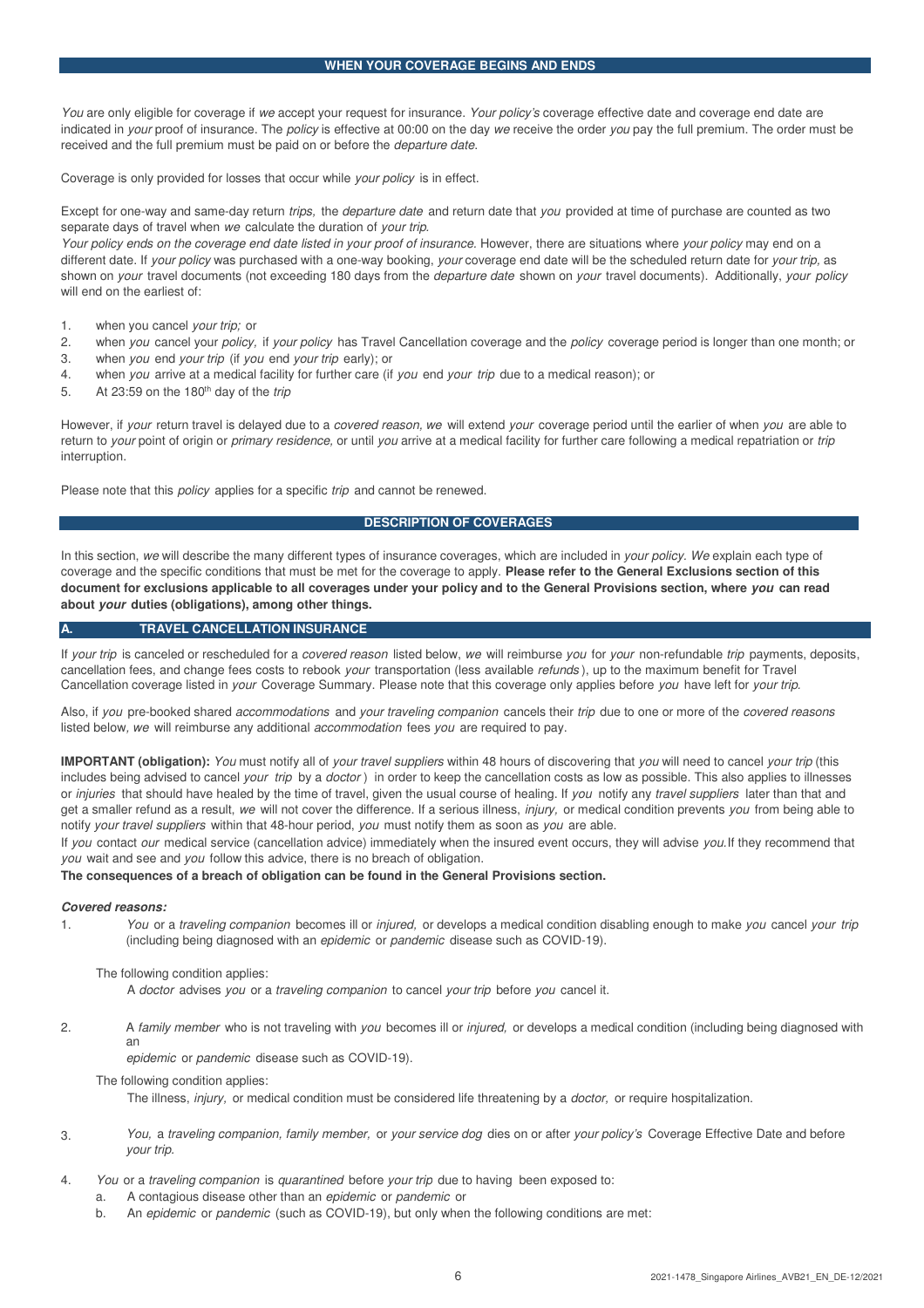- i. The quarantine is specific to you or a traveling companion, meaning that you or a traveling companion must be specifically and individually designated by name in an order or directive to be placed in *quarantine* due to an *epidemic* or *pandemic*.
- ii. The quarantine does not apply generally or broadly (a) to some segment or all of a population, geographical area, building, or vessel, or (b) based on to, from, or through where the person is traveling. This condition (ii) applies even if the quarantine order or directive specifically designates you or a traveling companion by name to be quarantined.
- 5. You or a traveling companion is in a traffic accident on the departure date.

One of the following conditions must apply:

- a. You or a traveling companion need medical attention.
- b. Your or a traveling companion's vehicle needs to be repaired because it is not safe to operate.
- 6. You are legally required to attend a legal proceeding during your trip.

The following condition applies:

- a. The attendance is not in the course of your occupation (for example, if you are attending in your capacity as an attorney, court clerk, expert witness, law enforcement officer, or other such occupation, this would not be covered).
- 7. Your primary residence becomes uninhabitable.
- 8. Your travel carrier cannot get you to your original itinerary's destination for at least 24 consecutive hours from the originally scheduled arrival time due to one of the following reasons:
	- A. A natural disaster
	- B. Severe weather

However, if you can get to your original destination another way, we will reimburse you for the following, up to your policy's Travel Cancellation Insurance maximum benefit:

- i. The necessary cost of the alternative transportation, less available refunds and
- ii. The cost of any lost pre-booked *accommodations* caused by *your* delayed arrival, less available refunds

The following conditions apply:

- a. Alternate transportation arrangements must be in a similar or lower class of service as you were originally booked with your travel carrier.
- b. Coverage for a strike does not apply when the striking workers are employed by the travel carrier, or an affiliate of the travel carrier, from which you purchased your policy.
- 9. You or a traveling companion is terminated or laid off by a current employer after your policy's purchase date.

The following conditions apply:

- a. The termination or layoff is not your or your traveling companion's fault.
- b. The employment must have been permanent (not temporary or contract).
- c. The employment must have been for at least 12 continuous months.
- 10. You or a traveling companion secures permanent, paid employment subject to social security contributions, after your policy's purchase date, that requires presence at work during the originally scheduled trip dates.
- 11. Your or a traveling companion's primary residence is permanently relocated by at least 150 kilometers due to a transfer by your or a traveling companion's current employer. This coverage includes relocation due to transfer by your spouse's current employer.
- 12. You or a travelling companion serving as a first responder is called in for duty due to an accident or emergency (including a natural disaster) to provide aid or relief during the originally scheduled trip dates.
- 13. You or a traveling companion receive a legal notice to attend an adoption proceeding during your trip.
- 14. You, a traveling companion, or a family member serving in the armed forces is reassigned or has personal leave status changed, except because of war or disciplinary action.
- 15. You or a traveling companion is medically unable to receive an immunization required for entry into a destination.
- 16. Your or travel companion's travel documents required for the trip are stolen.

The following condition applies:

a. You must provide evidence of your efforts to obtain replacement documents that would allow you to keep the originally scheduled trip dates.

# **B. TRAVEL INTERRUPTION INSURANCE**

If you have to interrupt your trip or end it early due to one or more of the covered reasons listed below, we will reimburse you, less available refunds, up to the maximum benefit for Travel Interruption Insurance listed in your Coverage Summary, for:

The prorated portion of your insured unused non-refundable trip payments and deposits.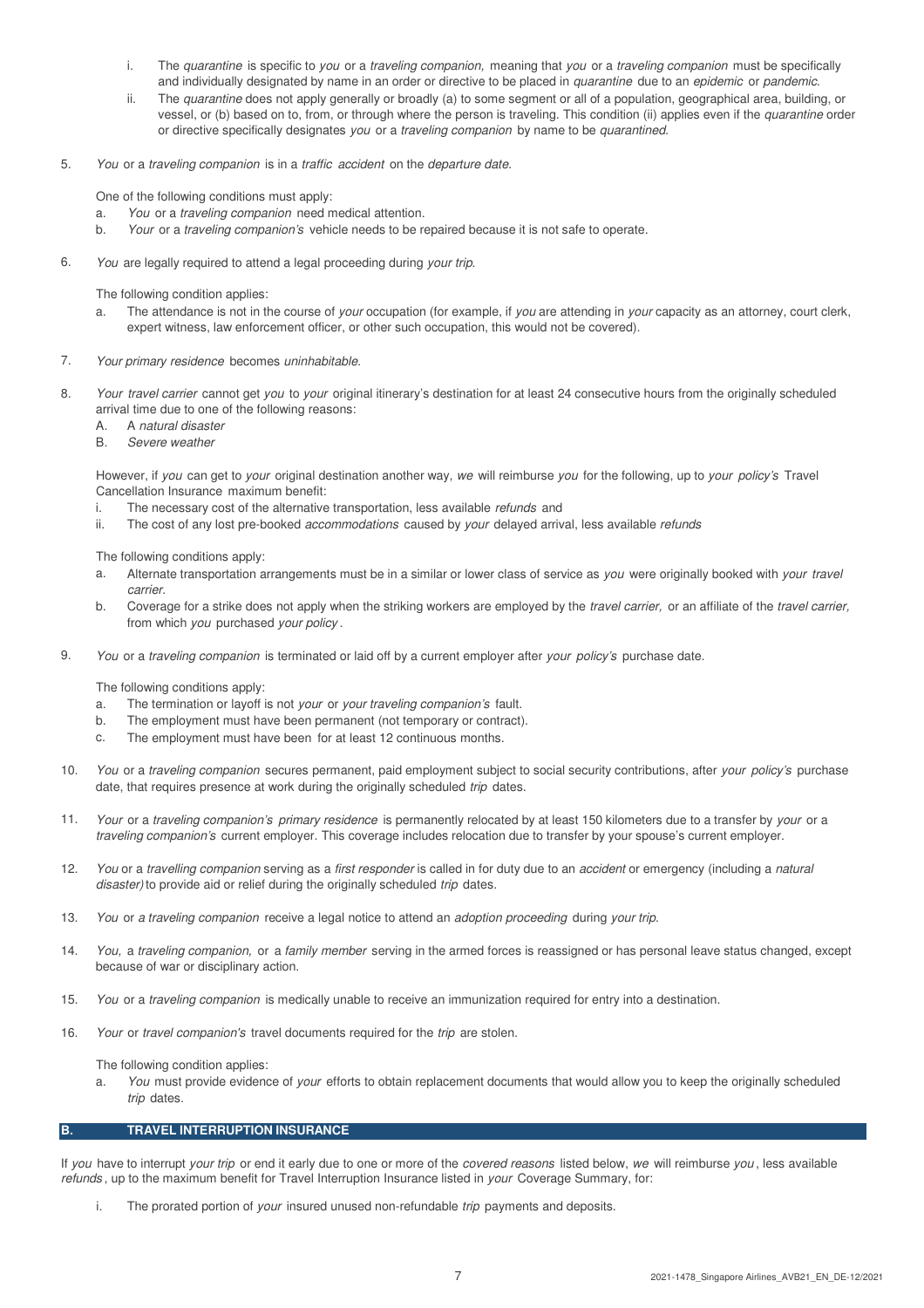- ii. Additional accommodation fees you are required to pay, if you pre-booked for shared accommodations and your traveling companion has to interrupt their trip.
- iii. Necessary transportation expenses you incur to continue your trip or return to your primary residence.
	- We will reimburse you either for the new return travel carrier ticket to your primary residence or for the non-refundable portion of your original return ticket, but not both.
- iv. Additional accommodation and transportation expenses if the interruption causes you to stay at your destination (or the location of the interruption) longer than originally planned. **There is a per person maximum of 100 € per day for up to 5 days.**

**IMPORTANT (obligation):** You must notify all of your travel suppliers within 48 hours of discovering that you will need to interrupt your trip (this includes being advised to interrupt your trip by a doctor). If you notify any travel suppliers later than that and get a smaller refund as a result, we will not cover the difference. If a serious illness, injury, or medical condition prevents you from being able to notify your travel suppliers within that 48-hour period, you must notify them as soon as you are able.

# **The consequences of a breach of obligation can be found in the General Provisions section.**

# **Covered reasons:**

1. You or a traveling companion becomes ill or injured, or develops a medical condition disabling enough to make you interrupt your trip (including being diagnosed with an epidemic or pandemic disease such as COVID-19).

The following conditions apply:

- a. A doctor must either examine or consult with you or the traveling companion before you make a decision to interrupt the trip.
- b. You must not have travelled against your home country's government advice or against local authority advice at your trip destination.
- 2. A family member who is not traveling with you becomes ill or injured, or develops a medical condition (including being diagnosed with an epidemic or pandemic disease such as COVID-19).

The following condition applies:

- a. The illness, injury, or medical condition must be considered life threatening by a *doctor or* require hospitalization.
- 3. You, a traveling companion, family member, or your service dog dies during your trip .
- 4. You or a traveling companion is quarantined during your trip due to having been exposed to:
	- a. A contagious disease other than an epidemic or pandemic or
	- b. An epidemic or pandemic (such as COVID-19), but only when the following conditions are met:
		- i. The quarantine is specific to you or a traveling companion, meaning that you or a traveling companion must be specifically and individually designated by name in an order or directive to be placed in quarantine due to an epidemic or pandemic.
		- ii. The quarantine does not apply generally or broadly (a) to some segment or all of a population, geographical area, building, or vessel, or (b) based on to, from, or through where the person is traveling. This condition (ii) applies even if the quarantine order or directive specifically designates you or a traveling companion by name to be quarantined.
- 5. You or a traveling companion is in a traffic accident.

One of the following conditions must apply:

- a. You or a traveling companion needs medical attention or
- b. The vehicle needs to be repaired because it is not safe to operate
- 6. You are legally required to attend a legal proceeding during your trip.

The following condition applies:

- a. The attendance is not in the course of your occupation (for example, if you are attending in your capacity as an attorney, court clerk, expert witness, law enforcement officer or other such occupation, this would not be covered).
- 7. Your primary residence becomes uninhabitable.
- 8. Your travel carrier cannot get you to your original itinerary's destination for at least 24 consecutive hours from the originally scheduled arrival time due to one of the following reasons:
	- A. A natural disaster
	- B. Severe weather

However, if you can get to your original destination another way, we will reimburse you for the following, up to your policy's maximum Travel Interruption Insurance maximum benefit:

- i. The necessary cost of alternate transportation, less available *refunds* and
- ii. The cost of any lost pre-booked *accommodations* caused by your delayed arrival, less available *refunds*.

The following conditions apply:

- a. Alternate transportation arrangements must be in a similar or lower class of service as you were originally booked with your travel carrier.
- b. Coverage for a strike does not apply when the striking workers are employed by the travel carrier, or an affiliate of the travel carrier, from which you purchased your policy.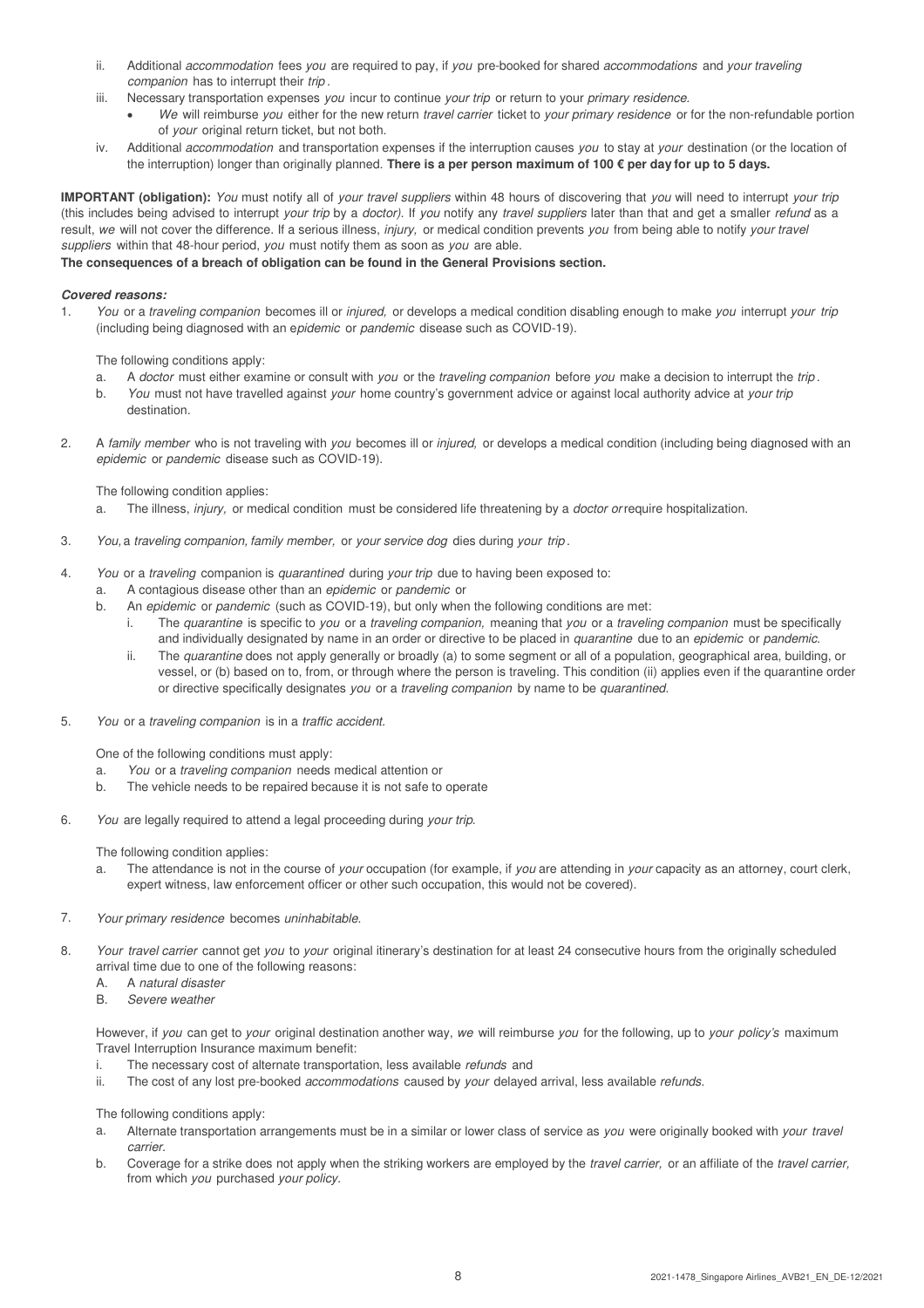- 9. You or a traveling companion serving as a first responder is called in for duty due to an accident or emergency (including a natural disaster) to provide aid or relief during the originally scheduled trip dates.
- 10. You or a traveling companion is a traveler on a hijacked aircraft, train, vehicle, or vessel.
- 11. You, a traveling companion, or a family member serving in the armed forces is reassigned or has personal leave status changed, except because of war or disciplinary action.
- 12. You miss at least 50 % of the length of your trip due to one of the following:
	- A. A travel carrier delay (this does not include a travel carrier's cancellation prior to your *departure date*)
	- B. A strike, unless threatened or announced prior to the purchase of your policy
	- C. A natural disaster
	- D. Roads are closed or impassable due to severe weather
	- E. Lost or stolen travel documents that are required and cannot be replaced in time for continuation of your trip
		- i. You must provide evidence of your efforts to obtain replacement documents.
	- F. Civil disorder.
- 13. A travel carrier denies you or a traveling companion boarding based on a suspicion that you or a traveling companion has a contagious medical condition (including an *epidemic* or *pandemic* disease such as COVID-19). This does not include *your* refusal or failure to comply with rules or requirements to travel or of entry to your destination.

# **C. TRAVEL DELAY INSURANCE**

If your or a traveling companion's trip is delayed for one of the covered reasons listed below, we will reimburse you for the following expenses, less available refunds, up to the maximum benefit shown in your Coverage Summary for travel delay:

- i. Your lost pre-booked trip expenses and additional expenses you incur while and where you are delayed for meals, accommodation,
	- communication, and local transportation, subject to a daily (24 hours) limit listed in your Coverage Summary:
		- If you provide receipts, the With Receipts Daily Limit applies.
		- If you do not provide receipts, the No Receipts Daily Limit applies.
- ii. If the delay causes you to miss the departure of your cruise or tour, necessary transportation expenses to either help you rejoin your cruise / tour or reach your destination.
- iii. If the delay causes you to miss the departure of your flight or train due to a local public transportation delay on your way to the departure airport or train station, necessary transportation expenses to either help you reach your destination or return home.

# **NOTE: We will not reimburse you for any expenses that are your travel carrier's or travel supplier's responsibility.**

The delay must be for at least the Minimum Required Delay listed in your Coverage Summary and due to one of the following covered reasons: 1. A travel carrier delay

- 2. A strike, unless threatened or announced prior to the purchase of your policy
- 3. Quarantine during your trip due to having been exposed to:
	- a. A contagious disease other than an epidemic or pandemic
	- b. An epidemic or pandemic (such as COVID-19), but only when the following conditions are met:
		- i. The quarantine is specific to you or a traveling companion, meaning that you or a traveling companion must be specifically and individually designated by name in an order or directive to be placed in quarantine due to an epidemic or pandemic.
		- ii. The quarantine does not apply generally or broadly (a) to some segment or all of a population, geographical area, building, or vessel, or (b) based on to, from, or through where the person is traveling. This condition (ii) applies even if the quarantine order or directive specifically designates you or a traveling companion by name to be quarantined.
- 4. A natural disaster
- 5. Lost or stolen travel documents
- 6. Hijacking, unless it is a terrorist event
- 7. Civil disorder, unless it rises to the level of *political risk*
- 8. A traffic accident
- 9. A travel carrier denies you or a traveling companion boarding based on a suspicion that you or a traveling companion has a contagious medical condition (including an epidemic or pandemic disease such as COVID-19). This does not include your refusal or failure to comply with rules or requirements to travel or of entry to your destination.

# **D. BAGGAGE INSURANCE**

If your baggage is lost, damaged, or stolen while you are on your trip, we will pay you, less available refunds, the lowest of the following, up to the maximum benefit listed for baggage loss in your Coverage Summary:

- i. Cost to repair the damaged baggage or
- ii. Cost to replace the lost, damaged, or stolen baggage at the current market price for the same or similar item, reduced by 20 % for each full year of use since the original purchase date, up to the maximum of 70 % reduction.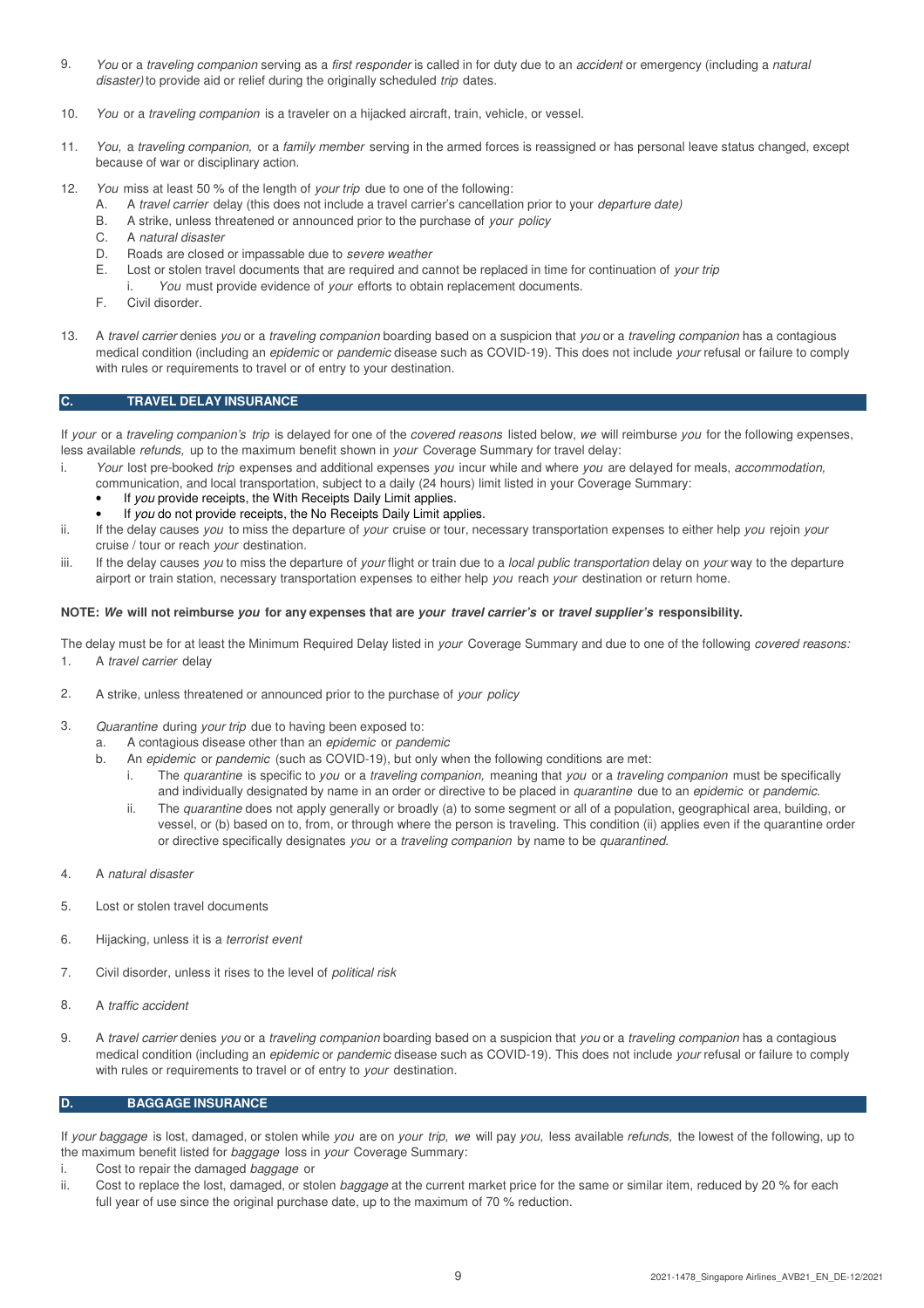If the sum insured is lower than the current value (under-insurance) when the insured event occurs, we will not reduce the indemnity (underinsurance waiver).

The following conditions (obligations) apply:

- a. You have taken necessary steps to keep your baggage safe and intact and to recover it.
- b. You have filed and retained a copy of a report giving a description of the property and its value with the appropriate local authorities, *travel* carrier, hotel, or tour operator within 24 hours of discovery of the loss.
- c. You must file and retain a copy of a police report in case of theft of *high-value items*.
- d. You must provide original receipts or another proof of purchase for the lost, damaged, or stolen items. **For items without an original receipt or a proof of purchase, we will cover up to 50% of the cost to replace the lost, damaged, or stolen item with the same or similar item**.
- e. You must report theft or loss of a cellular device to your network provider and request to block the device.
- **The consequences of a breach of obligation can be found in the General Provisions section.**

**The following items are not covered:**

- **1. Animals, including remains of animals**
- **2. Cars, motorcycles, motors, aircraft, watercraft, and other vehicles and related accessories and equipment**
- **3. Hearing aids, prescription eyewear, and contact lenses**
- **4. Artificial teeth, prosthetics, and orthopedic devices**
- **5. Wheelchairs and other mobility devices**
- **6. Consumables, medicines, medical equipment / supplies, and perishables**
- **7. Tickets, passports, deeds, blueprints, stamps, and other documents**
- **8. Money, currency, credit cards, notes or evidences of debt, negotiable instruments, travel cheques, securities, bullion, and keys**
- **9. Rugs and carpets**
- **10. Antiques and art objects**
- **11. Fragile and brittle items**
- **12. Firearms and other weapons, including ammunition**
- **13. Intangible property, including software and electronic data**
- **14. Property for business or trade**
- **15. Property you do not own**
- **16. High value items stolen from a car, locked or unlocked**
- **17. Baggage while it is:**
	- **a. Shipped, unless with your travel carrier**
		- **b. In or on a car trailer**
		- **c. Unattended in an unlocked motor vehicle**
		- **d. Unattended in a locked motor vehicle, unless baggage cannot be seen from the outside**
- **18. Baggage that is misplaced, forgotten, or lost while in your possession**

# **E. BAGGAGE DELAY INSURANCE**

If your baggage is delayed by a travel supplier during your trip, we will reimburse you for expenses you incur for the essential items you need and substantiated with receipts until your baggage arrives, up to the maximum benefit shown in your Coverage Summary for baggage delay.

The following conditions apply:

a. Your baggage must be delayed for at least the Minimum Required Delay listed under baggage delay in your Coverage Summary.

# **F. EMERGENCY MEDICAL/DENTAL COVERAGE abroad**

If you receive emergency medical or dental care while you are on your trip abroad for one of the following covered reasons, we will reimburse the reasonable and customary costs of that care for which you are responsible, up to the maximum benefit listed for the Travel Health Insurance in your Coverage Summary:

- 1. While on your trip abroad, you have a sudden, unexpected illness, injury, or medical condition (including being diagnosed with an epidemic or pandemic disease such as COVID-19).
- 2. While on your trip abroad, you have a dental injury or infection, a lost filling, or a broken tooth that requires treatment.

If you need to be admitted to a *hospital* as an inpatient, we may be able to guarantee or advance payments, where accepted, up to the limit of your Travel Health Insurance.

Your children prematurely born before the end of the 36th week of pregnancy during your trip abroad are eligible for full coverage under the Travel Health Insurance.

**IMPORTANT: If you are insured by a statutory health insurance (SHI), you may have claims against them under certain circumstances if your medically necessary treatment takes place abroad. Whether you have a claim or not depends, in particular, on whether you are travelling to an EU country, to a country with a relevant social security agreement, or to a country without such an agreement. Our obligation to pay benefits under this insurance contract exists alongside that of your SHI. If you claim with us first, we will provide the full benefit. We may claim compensation from your SHI, provided that this does not result in any disadvantage for you.**

#### **The following conditions and exclusions apply:**

**a. The care must be medically necessary to treat an emergency condition, and such care must be provided by a doctor, dentist, hospital, or other provider authorized to practice medicine or dentistry.**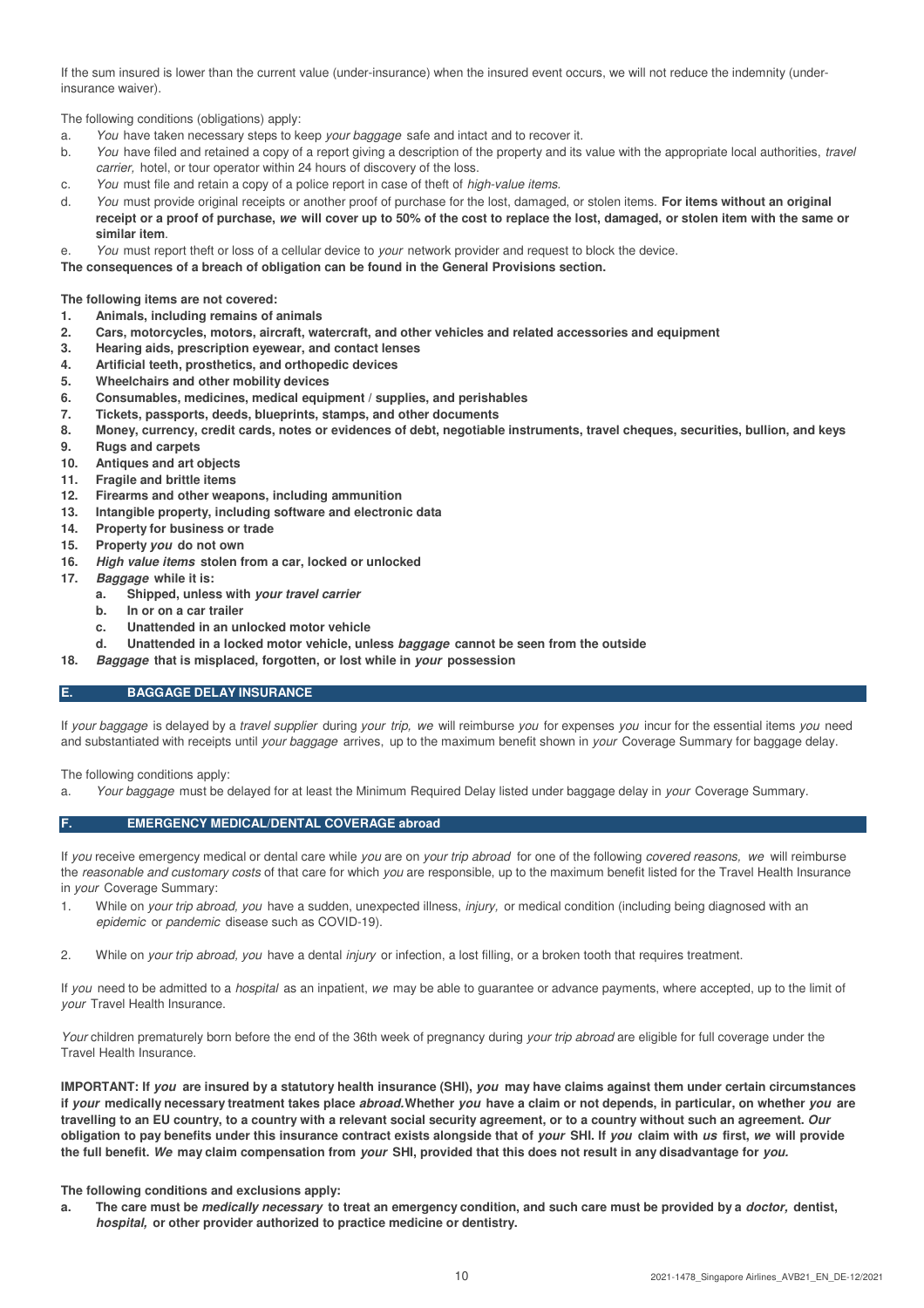- **b. This coverage will not pay for any care provided after your coverage ends.**
- **c. This coverage will not pay for any care for any illness, injury, or medical condition that did not originate during your trip abroad.**
- **d. This coverage will not pay for non-emergency care or services in general and the following care and services in particular:**
	- **1. Elective cosmetic surgery or care**
	- **2. Annual or routine exams**
	- **3. Long-term care**
	- **4. Allergy treatments (unless life threatening or in case of very severe allergy symptoms)**
	- **5. Exams or care related to or loss of / damage to hearing aids, dentures, eyeglasses, and contact lenses**
	- **6. Physical therapy, rehabilitation, or palliative care (except as necessary to stabilize you )**
	- **7. Experimental treatment**
	- **8. Any other non-emergency medical or dental care**
- **e. You must not have travelled against the orders or advice of any government or other public authority at any location to, from, or through which you are traveling on your trip.**

# **EMERGENCY TRANSPORTATION COVERAGE**

# **IMPORTANT:**

- If your emergency is immediate and life threatening, seek local emergency care at once.
- We are not, and shall not be deemed to be, a provider of medical or emergency services.
- We act in compliance with all national and international laws and regulation, and our services are subject to approvals by appropriate local authorities and active travel & regulatory restrictions.

# **Emergency Evacuation (Transporting you to the nearest appropriate medical facility)**

If you become seriously ill or *injured* or develop a medical condition (including being diagnosed with an *epidemic* or pandemic disease such as COVID-19) while on your trip, we will pay for local emergency transportation from the location of the initial incident to a local doctor or local medical facility. If we determine that the local medical facilities are unable to provide appropriate medical treatment:

- 1. Our medical team will consult with the local *doctor* to obtain information necessary to make appropriate decisions regarding your overall medical condition.
- 2. We will identify the closest appropriate available *hospital* or other appropriate available facility, make arrangements to transport you there, and pay for that transport.
- 3. We will arrange and pay for a *medical escort* if we determine one is necessary.

The following conditions apply to items 1., 2. and 3. above:

- a. You or someone on your behalf must contact us, and we must make all transportation arrangements in advance. If we did not authorize and arrange the transportation, we will only pay up to what we would have paid if we had made the arrangements. We will not assume any responsibility for any transportation arrangements that we did not authorize or arrange. **This is an obligation. The consequences of a breach of obligation can be found in the General Provisions section.**
- b. All decisions about *your* evacuation must be made by medical professionals licensed in the countries where they practice.
- c. You must comply with the decisions made by our assistance and medical teams. **This is an obligation. The consequences of a breach of obligation can be found in the General Provisions section.**
- d. One or more emergency transportation providers must be willing and able to transport you from your current location to the identified hospital or facility.
- e. **You must not have traveled against the orders or advice of any government or other public authority at any location to, from, or through which you are traveling on your trip.**

# **Medical Repatriation (Getting you home after you receive care)**

If you become seriously ill or injured or develop a medical condition (including being diagnosed with an epidemic or pandemic disease such as COVID-19) while on your trip and our medical team confirms with the treating doctor that you are medically stable enough for a return transport and that repatriation is medically advisable and justifiable, we will:

- 1. Arrange and pay for you to be transported via a commercial transportation carrier in the same class of service that you originally booked, unless otherwise medically necessary for the return leg of your trip, less available refunds for unused tickets. The transportation will be to one of the following:
	- a. Your primary residence
	- b. A location of your choice in your country of residence
	- c. A medical facility near your primary residence or in a location of your choice in your country of residence. In either case, the medical facility must be willing and able to accept you as a patient and must be approved by our medical team as medically appropriate for your continued care.
- 2. Arrange and pay for a *medical escort* if our medical team determines that one is necessary.

The following conditions apply:

- a. Special accommodations must be medically necessary for your transportation (for example, if more than one seat is medically necessary for you to travel).
- b. You or someone on your behalf must contact us, and we must make all transportation arrangements in advance. If we did not authorize and arrange the transportation, we will only pay up to what we would have paid if we had made the arrangements. We will not assume any responsibility for any transportation arrangements that we did not authorize or arrange. **This is an obligation. The consequences of a breach of obligation can be found in the General Provisions section.**
- c. All decisions about your repatriation must be made by medical professionals licensed in the countries where they practice.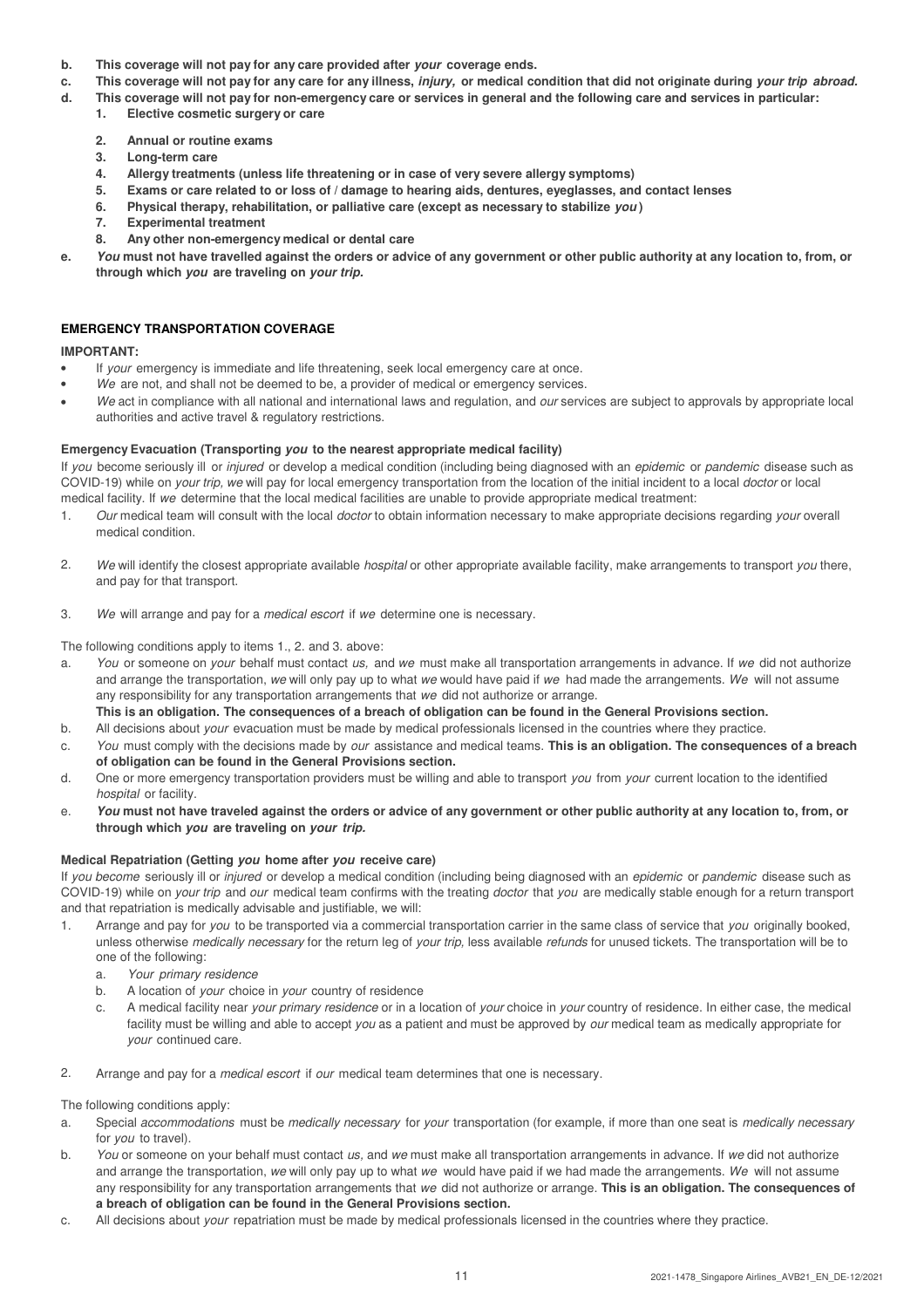- d. You must comply with the decisions made by our assistance and medical teams. **This is an obligation. The consequences of a breach of obligation can be found in the General Provisions section.**
- e. One or more emergency transportation providers must be willing and able to transport you from your current location to your chosen destination.
- f. You must not have traveled against the orders or advice of any government or other public authority at any location to, from, or through which you are traveling on your trip.

# **Transport to Bedside (Bringing a friend or family member to you )**

If you are told by the treating doctor that you will be hospitalized for more than five days or that your condition is life-threatening during your trip, we will arrange and pay for round-trip transportation in economy class on a travel carrier for one friend or family member to stay with you.

The following condition applies:

a. You or someone on your behalf must contact us, and we must make all transportation arrangements in advance. If we did not authorize and arrange the transportation, we will only pay up to what we would have paid if we had made the arrangements. We will not assume any responsibility for any transportation arrangements that we did not authorize or arrange. **This is an obligation. The consequences of a breach of obligation can be found in the General Provisions section.**

## **Return of Dependents (Getting minors and dependents home)**

If you die or are told by the treating doctor you will be hospitalized for more than 24 hours during your trip, we will arrange and pay to transport your traveling companions who are under the age of 18, or dependents requiring your full-time supervision and care to one of the following:

- 1. Your primary residence or
- 2. A location of your choice in your country of residence.

We will arrange and pay for an adult family member to accompany your traveling companions who are under the age of 18 or dependents requiring your full-time supervision and care, if we determine that it is necessary.

Transportation will be on a travel carrier in the same class of service that was originally booked. Available refunds for unused tickets will be deducted from the total amount payable.

The following conditions apply:

- a. This benefit is only available while you are hospitalized, or if you die, and if you do not have an adult family member traveling with you that is capable of caring for the traveling companions under the age of 18 or dependents.
- b. You or someone on your behalf must contact us, and we must make all transportation arrangements in advance. If we did not authorize and arrange the transportation, we will only pay up to what we would have paid if we had made the arrangements. We will not assume any responsibility for any transportation arrangements that we did not authorize or arrange. **This is an obligation. The consequences of a breach of obligation can be found in the General Provisions section.**

# **Repatriation of Remains (Getting your remains home)**

We will arrange and pay for the reasonable and necessary services and supplies to transport your remains to one of the following:

- 1. A funeral home near your primary residence or
- 2. A funeral home located in your country of residence.

The following conditions apply:

a. Someone on *your* behalf must contact us, and we must make all transportation arrangements in advance. If we did not authorize and arrange the transportation, we will only pay up to what we would have paid if we had made the arrangements. We will not assume any responsibility for any transportation arrangements that we did not authorize or arrange.

# **This is an obligation. The consequences of a breach of obligation can be found in the General Provisions section.**

b. The death must occur while on *vour trip.* 

If a family member decides to make funeral, burial, or cremation arrangements for you at the location of your death, we will reimburse the necessary expenses up to the amount it would have cost us to transport your remains to a funeral home near your primary residence.

#### **Search, Rescue and Recovery**

If you are reported missing and need to be searched for during your trip, because it is feared that something has happened to you, or if you need to be rescued or recovered from a physical emergency, the following applies: We will pay the cost of search, rescue, and recovery activities by a professional rescue team, up to the maximum benefit listed for search, rescue and recovery coverage in your Coverage Summary.

# **G. TRAVEL LIABILITY INSURANCE**

#### IMPORTANT:

If you are hiring or using a motorised or mechanical vehicle or machinery while on your trip, you must make sure that you get the necessary insurance from the hire company or owner. We do not cover this under our conditions for beneficiaries.

If you are legally liable for something you do that results in one of the following, we will pay up to the amount shown in the Benefits Summary, plus any other costs we agree to in writing:

- 1. Bodily injury to any person, except you, a family member or a travelling companion.
- 2. Loss of or damage to property which you do not own and which you or a family member have not hired, loaned or borrowed.
- 3. Loss of or damage to the accommodation you are using on your trip that does not belong to you or a family member.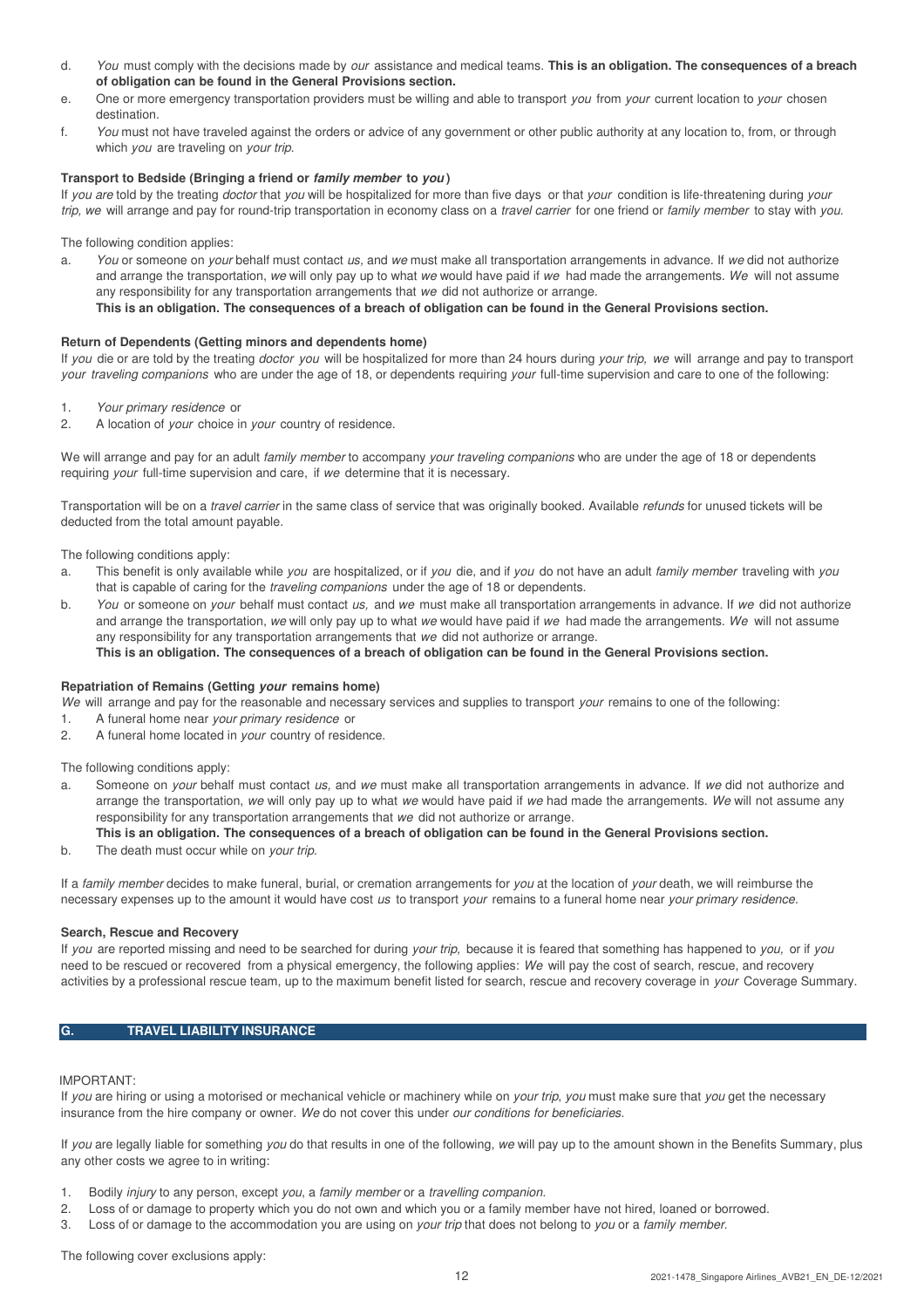# 1. Any liability for something which:

a. is suffered by anyone employed by *you* or a family member and is caused by the work they are employed to do; b. is caused by something you deliberately did;

- c. is caused by something you deliberately did not do, but should have;
- d. is caused by your employment (while you are working or not) or the employment of a family member;
- e. is caused by you using any firearm or weapon;
- f. is caused by any animal you own, look after or control; or
- g. you agree to take responsibility for, if you would not have otherwise been held responsible for it.
- 2. Any contractual liabilities.
- 3. Any liability for bodily injury sufferd by you, a family member or a travelling companion.
- 4. Compensation or other costs caused by accidents arising from you owning, hiring or using:
	- a. any land or building (expect for you staying in the accommodation you are using on your trip);
	- b. motorised or mechanical vehicles and any trailers attached to them; or
	- c. aircraft, motorised watercraft or sailing vessels.

The following conditions apply:

- 1. You must give us a detailed account of the circumstances surrounding the claim, including photographs and video evidence (if appropriate).
- 2. You must give us any writ, summons or other correspondence you receive from a third party. (Please note that you should not admit liability, offer to make any payment or correspond with any third party without our permission in writing.)
- 3. You must give us full details of any witnesses and any written statements, if possible

# **H. TRAVEL ACCIDENT INSURANCE**

If you have an accident during your trip that causes physical bodily injury to you, we will pay you or your heirs or to a beneficiary designated by you up to the amount shown in the Coverage Summary if the accident results in one of the following:

- 1. Your death within one year of the accident; or
- 2. Your permanent disability within one year after the accident

IMPORTANT:

a. Compensation under this cover will not be paid to beneficiaries who either caused the *accident* or are convicted in court for *your* murder or for causing your permanent disability.

In addition to the general program exclusions that apply to all covers, this *policy* will not provide coverage for accidents directly or indirectly caused by the following:

- 1. Operating motorcycles with 125 cm3 or bigger engine displacement;
- 2. Performing manual labour as a part of your occupation; or
- 3. Participation in military exercises.

# **I. COLLISION DAMAGE WAIVER (CDW)**

**IMPORTANT: This insurance does not replace the legally required motor vehicle liability insurance for personal injury and property damage. There is no insurance coverage for liability damage with this insurance. Furthermore, damage which is not covered by the existing (primary) collision damage insurance of the rental car company is not insured.**

If your rental car is stolen or damaged during the scheduled rental period and while on your trip, we will pay you up to the maximum benefit listed for the Collision Damage Waiver (CDW) in your Coverage Summary:

i. The specified excess, deductible or damage liability fee you are liable to pay under your rental car agreement. This does not include VAT, provided that the rental car company is entitled to deduct input tax.

The following conditions (obligations) apply:

- a. If the rental car is damaged while being operated, the driver at the time the damage occurs must be listed on the rental car agreement.
- b. You must file a report with the rental car company, either within 24 hours of the loss or damage or when you return the rental car
- (whichever comes first).
- c. If the rental car is stolen, you must promptly notify the police.

**The consequences of a breach of obligation can be found in the General Provisions section.**

# **Rental cars do not include:**

- **1. Vehicles used for peer-to-peer car sharing**
- **2. Trucks or moving vans**
- **3. Campers, trailers, or recreational vehicles**
- **4. Motorcycles, motorbikes, snowmobiles, kit-cars**
- **5. Vehicles when driving on roads that are not allowed to be driven on according to the vehicle rental agreement or the respective applicable road traffic regulations**
- **6. Vehicles that are more than ten years old**
- **7. Vehicles that seat more than nine persons, including the driver**
- **8. Vehicles that do not have to be licensed or are not legal where used**
- **9. Vehicles that are rented for commercial or for-hire purposes, including limousines**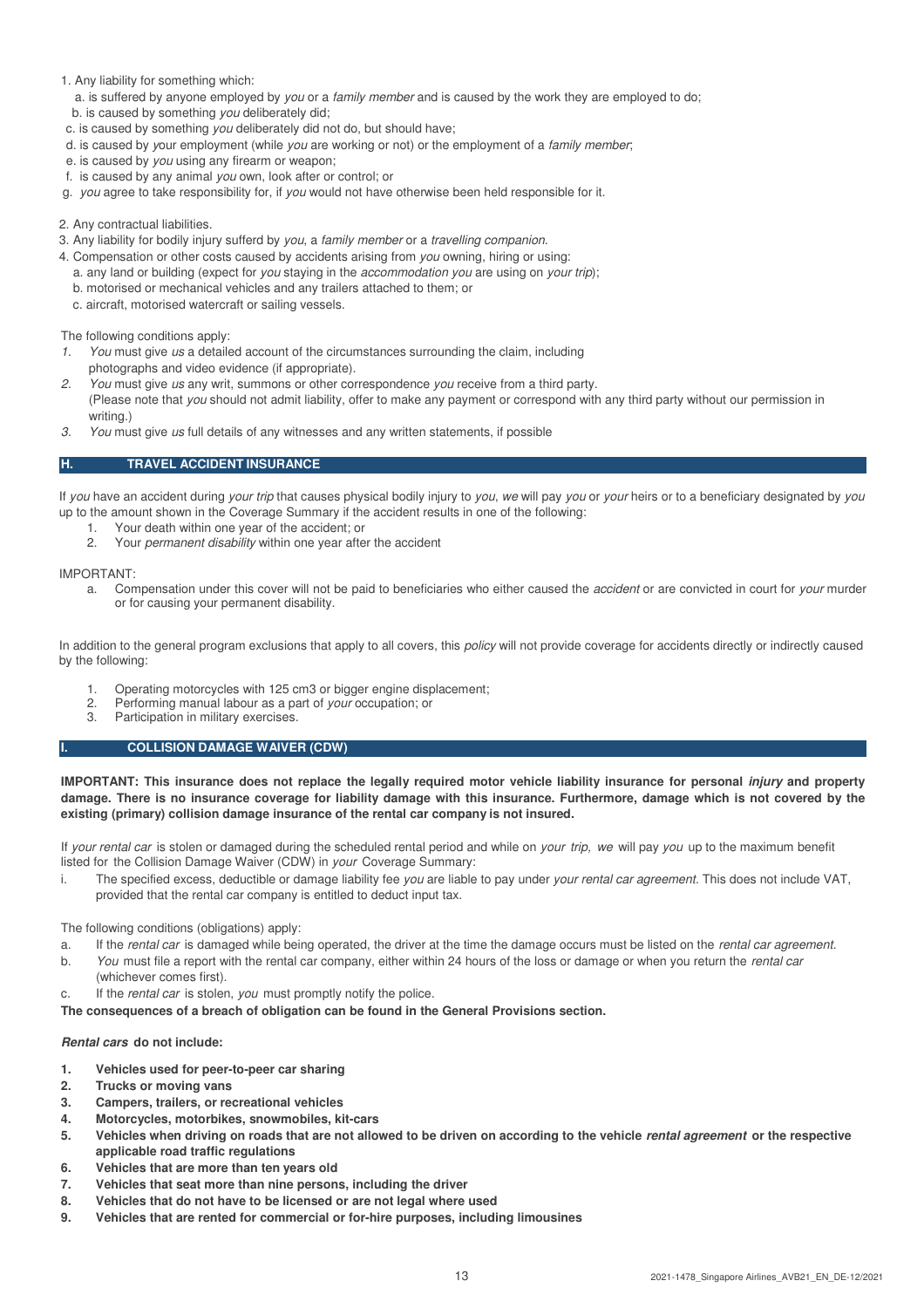# **10. Vehicles that have a manufacturer's suggested retail price of more than 75,000 €**

**You are not covered for any loss that results directly or indirectly from any of the following specific exclusions:**

- **1. Any obligation you assume under any agreement, (e. g. you pay for the rental car company's supplemental insurance), except a collision or comprehensive deductible for your primary insurance**
- **2. Violating the rental car agreement**
- **3. Leases or rentals for more than 90 consecutive days**
- **4. Rental car's loss of value**
- **5. Mechanical breakdown or ordinary wear and tear**

# **J. TRAVEL ASSISTANCE**

If you need travel services during your trip, we are available 24 hours a day. With our global reach and multi-lingual staff, we are here to help you:

#### **Lost Travel Documents Assistance**

If your passport or other travel documents are lost or stolen, we can assist you in getting your documents replaced and can help you change your travel arrangements as required.

#### **Legal Referrals**

We can help you find local legal advice if you need it while you are traveling. We will inform you about the nearest consulate (address and telephone availability).

# **Emergency Message Delivery**

We can assist you in getting an urgent message to someone back home.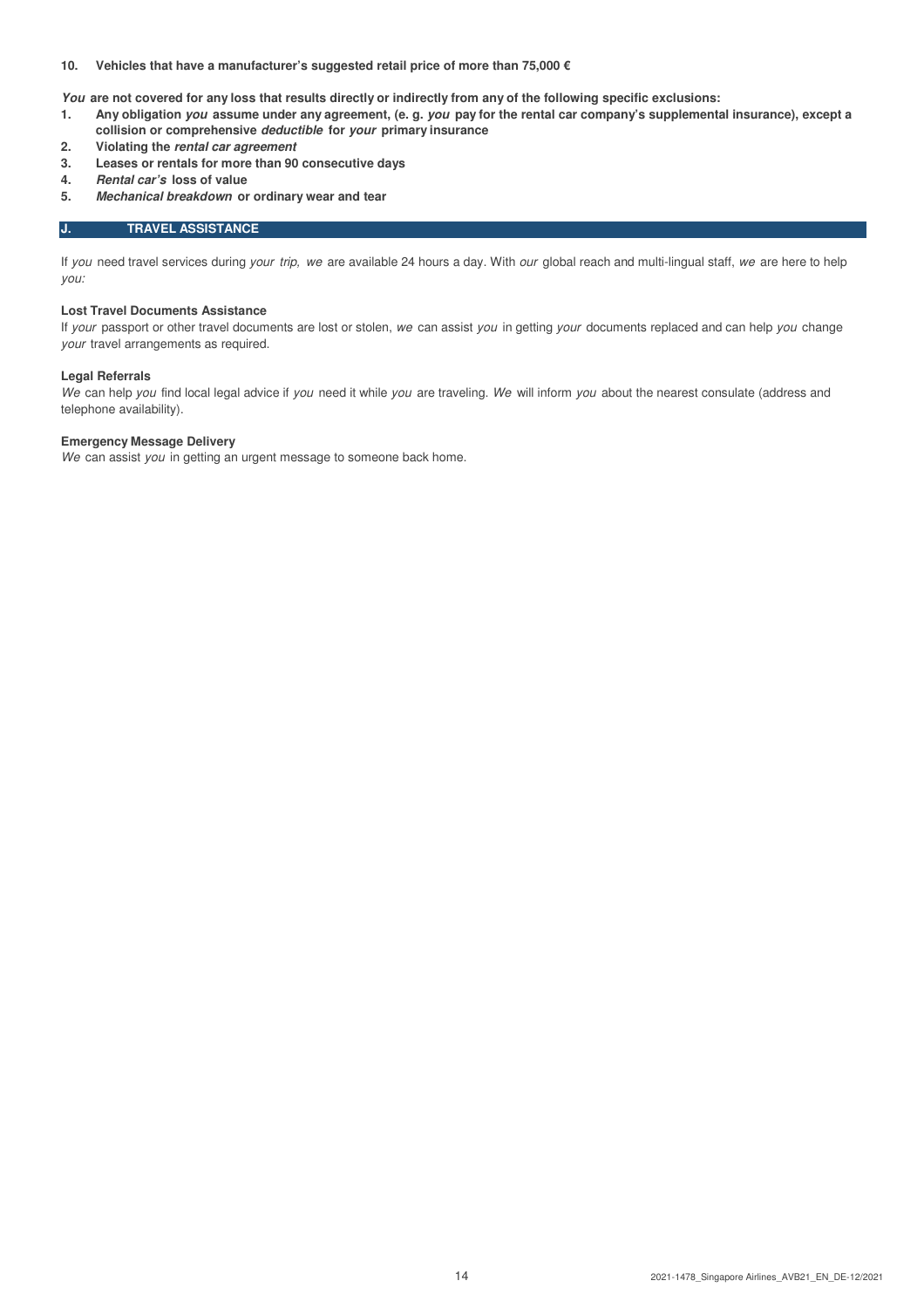## **GENERAL EXCLUSIONS**

**This section describes the General Exclusions applicable to all coverages under your policy. An "exclusion" is something that is not covered by this insurance policy, and therefore no payment or service would be available.**

**This policy does not provide coverage for any loss that results directly or indirectly from any of the following general exclusions if they affect you , a traveling companion, or a family member:**

- **1. Any loss, condition, or event that was known, foreseeable, intended, or expected when your policy was purchased (special rules apply to pre-existing medical conditions - see the Definitions for details).**
- **2. Pre-existing medical conditions unless specifically covered according to the Definitions.**
- **3. Your intentional self-harm or if you attempt or commit suicide.**
- **4. Normal, complication-free pregnancy or childbirth, except when normal, complication-free pregnancy or childbirth is expressly referenced in and covered under Travel Cancellation Insurance or Travel Interruption Insurance.**
- **5. Fertility treatments or elective abortion.**
- **6. Mental illness: This exclusion applies only to coverage for Travel Cancellation Insurance and Travel Interruption Insurance, unless specifically covered according to the Definitions. Under the Travel Health Insurance, insurance cover is provided with the exception of psychoanalytical and psychotherapeutic treatment and hypnosis.**
- **7. The use or abuse of alcohol or drugs, or any related physical symptoms. This does not apply to drugs prescribed by a doctor and used as prescribed.**
- **8. Acts committed with the intent to cause loss.**
- **9. Operating or working as a crew member (including as a trainee or learner / student) aboard any aircraft or commercial vehicle or commercial watercraft.**
- **10. Participating in or training for any professional or semi-professional sporting competition.**
- **11. Participating in extreme, high-risk sports and activities in general and the following activities in particular:**
	- **a. Skydiving, BASE jumping, hang gliding, or parachuting**
	- **b. Bungee jumping**
	- **c. Caving, rappelling, or spelunking**
	- **d. Skiing or snowboarding outside marked trails or in an area accessed by helicopter**
	- **e. Climbing sports or free climbing**
	- **f. Any high-altitude activity**
	- **g. Personal combat or fighting sports**
	- **h. Racing or practicing to race any motorized vehicle or watercraft**
	- **i. Free diving**
	- **j. Scuba diving at a depth greater than 20 meters or without a dive master**
- **12. An illegal act resulting in a conviction, except when you, a traveling companion, or a family member is the victim of such act. 13. An epidemic or pandemic, except when an epidemic or pandemic is expressly referenced in and covered under Travel**
- **Cancellation Insurance, or Travel Interruption Insurance, or Travel Health Insurance Incl. Return Transportation.**
- **14. Natural disaster, except as expressly covered under Travel Cancellation Insurance, or Travel Interruption Insurance, or Travel Delay Insurance.**
- **15. Air, water, or other pollution, or the threat of a pollutant release, including thermal, biological, and chemical pollution or contamination.**
- **16. Nuclear reaction, radiation, or radioactive contamination.**
- **17. War (declared or undeclared) or acts of war.**
- **18. Military duty, except as expressly covered under Travel Cancellation Insurance or Travel Interruption Insurance.**
- **19. Civil disorder or unrest, except when civil disorder or unrest is expressly referenced in and covered under Travel Interruption Insurance or Travel Delay Insurance.**
- **20. Terrorist events, except when terrorist events are expressly referenced in and covered under Travel Cancellation Insurance, or Travel Interruption Insurance, or Travel Delay Insurance.**
- **21. Political risk.**
- **22. Cyber risk.**
- **23. Acts, travel alerts / bulletins, or prohibitions by any government or public authority, except as expressly covered under Travel Cancellation Insurance or Travel Interruption Insurance.**
- **24. Any travel supplier's complete cessation of operations due to financial condition, with or without filing for bankruptcy.**
- **25. Travel supplier restrictions on any baggage, including medical supplies and equipment.**
- **26. Ordinary wear and tear or defective materials or workmanship.**
- **27. Your intent to receive health care or medical treatment of any kind while on your trip.**
- **28. Travel against the orders or advice of any government or other public authority.**

**This policy does not provide any coverage, benefit, or services for any activity that would violate any applicable law or regulation, including without limitation any economic / trade sanction or embargo.**

**IMPORTANT: You are not eligible for reimbursement under any coverage if:**

- **1. Your travel carrier tickets do not show travel date(s).**
- **2. The travel dates in your proof of insurance do not represent your actual travel dates (does not apply to insurance purchased with a one-way booking).**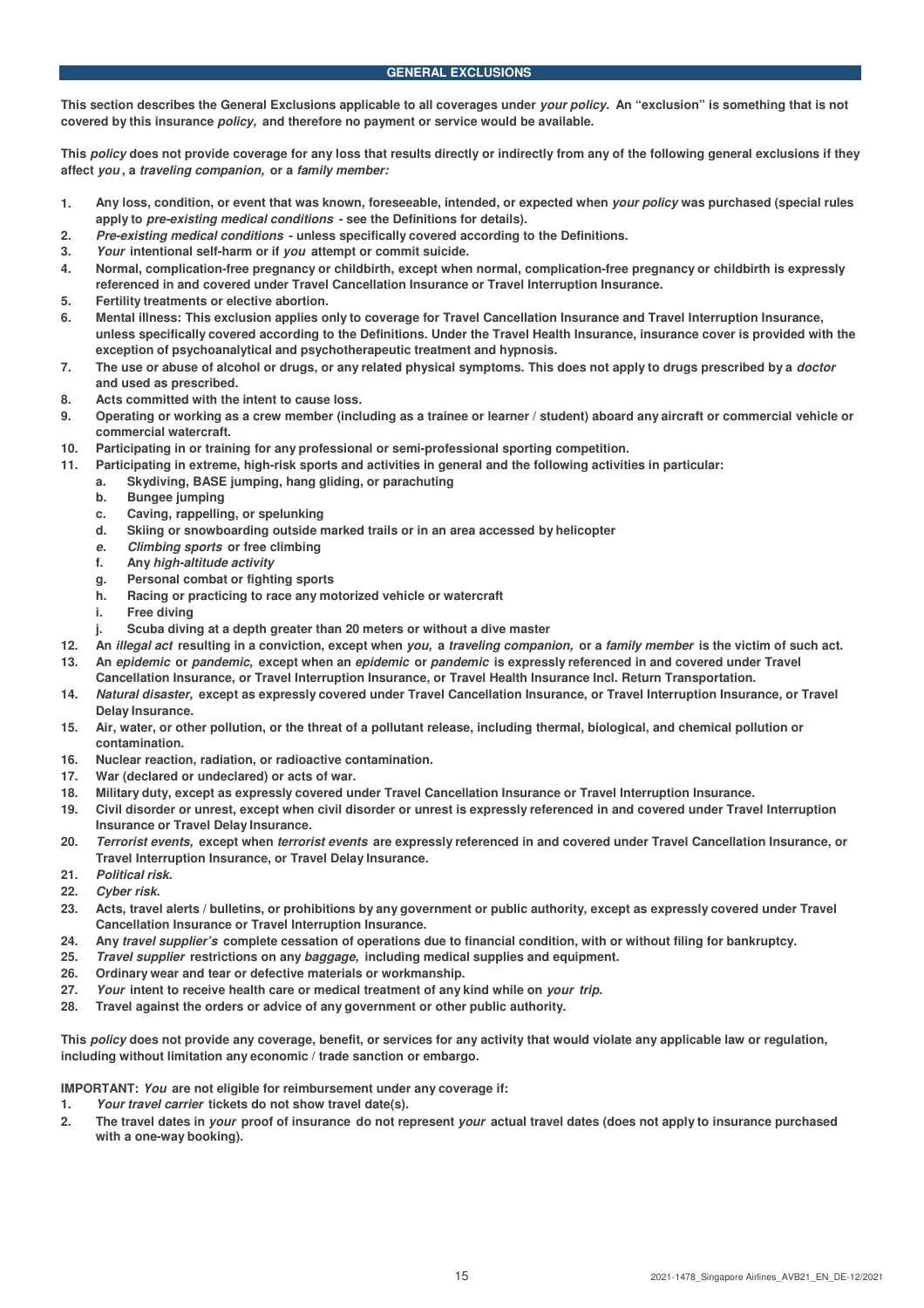To make a claim, please visit the website at www.allianz-protection.com. This will lead you to our online claims notification service where you can fill in an online claim form.

You can also get a claim form by:

- phoning +4989244414212
- sending an email to contact.awpeurope@allianz.com; or

You should fill in the claim form and send it to us as soon as possible with all the information and documents we ask for. You must give us as much detail as possible so we can handle your claim quickly. Please keep copies of all the information you send us.

You will need to obtain some information to support your claim. Below is a list of actions you will need to take and documents we will need in order to deal with your claim. Further information and/or evidence may be required by us after your claim has been submitted. If this is the case, we will inform you as quickly as possible.

#### **For all claims**

- Your original trip booking invoice(s) and travel documents showing the dates and times of travel.
- Original receipts and accounts for all out-of-pocket expenses you have to pay.
- Original bills or invoices you are asked to pay.
- Details of any other insurance you may have that may cover the same loss, such as household or private medical.
- As much evidence as possible to support your claim.

#### **Trip Cancellation**

- Original cancellation invoice(s) detailing all cancellation charges incurred.
- For claims relating to illness or injury a medical certificate will need to be completed by the treating doctor. A certified copy of the death
- certificate is required in the event of death.
- If your claim results from any other circumstances, please provide independent evidence of these circumstances.

#### **Trip Interruption**

• If you need to cut short your journey, please call +4989244414212or contact.awpeurope@allianz.com as soon as possible to get our prior agreement

• Your original booking invoice(s) showing your revised time and date of departure and detailing whether any refunds can be provided.

• For claims relating to illness or *injury* a medical certificate will need to be completed by the treating *doctor*. A copy of the death certificate is required in the event of death.

• If your claim results from any other circumstances, please provide independent evidence of these circumstances.

#### **Travel Delay**

• Written confirmation from the airline, rail company, shipping line or their handling agent of the scheduled and actual departure times and why the departure was delayed.

• Detailed account of the circumstances causing you to miss your departure together with supporting evidence from the public transport provider or *accident* / breakdown authority attending the private vehicle you were travelling in.

• If your claim results from any other circumstances, please provide independent evidence of these circumstances.

#### **Baggage**

• Report the theft, damage or loss to the police within 24 hours of discovery and ask them for a written police report.

• If applicable, you should also report the theft, damage or loss to your travel carrier, tour operator, handling agent or accommodation manager and ask for a written report.

• For delays losses and damage whilst in the care of a *travel carrier*, report this as soon as possible and obtain a written report from them. For airlines specifically, you must obtain a Property Irregularity Report (PIR) from the airline or their handling agent. This should be done within 7 days of any delay, loss or damage. You then have 21 days to write to the airline confirming the details of any essential replacement items purchased.

**•** Original receipts, vouchers or other suitable evidence of purchase / ownership / value for lost, stolen or damaged baggage.

• Keep any damaged items as we may need to inspect them. If we make a payment or we replace an item, the item will then belong to us.

• Obtain an estimate for repair for all damaged items.

• Block lost or stolen mobile phones with your network provider and obtain written confirmation of this action from them.

#### **Baggage Delay**

• Report the loss to the travel carrier and obtain a written report from them. For airlines, you must obtain a Property Irregularity Report (PIR) from the airline or their handling agent. This should be done within 7 days of any delay, loss or damage. You then have 21 days to write to the airline confirming the details of any essential replacement items purchased.

• Original receipts, vouchers or other suitable evidence of purchase for essential replacement items.

#### **Emergency Medical/Dental Coverage abroad and Transportation Coverage**

• Always contact our 24-hour emergency medical service when you are hospitalised, require repatriation or where medical fees are likely to exceed €500.

#### **Personal Liability**

• A detailed account of the circumstances surrounding the claim(s), including photographs and video evidence (if this applies).

• Any writ, summons or other correspondence received from any third party. Please note that you should not admit liability, offer to make any payment or correspond with any third party without *our* written consent.

• Full details of any witnesses, providing written statements where available.

#### **Travel Accident**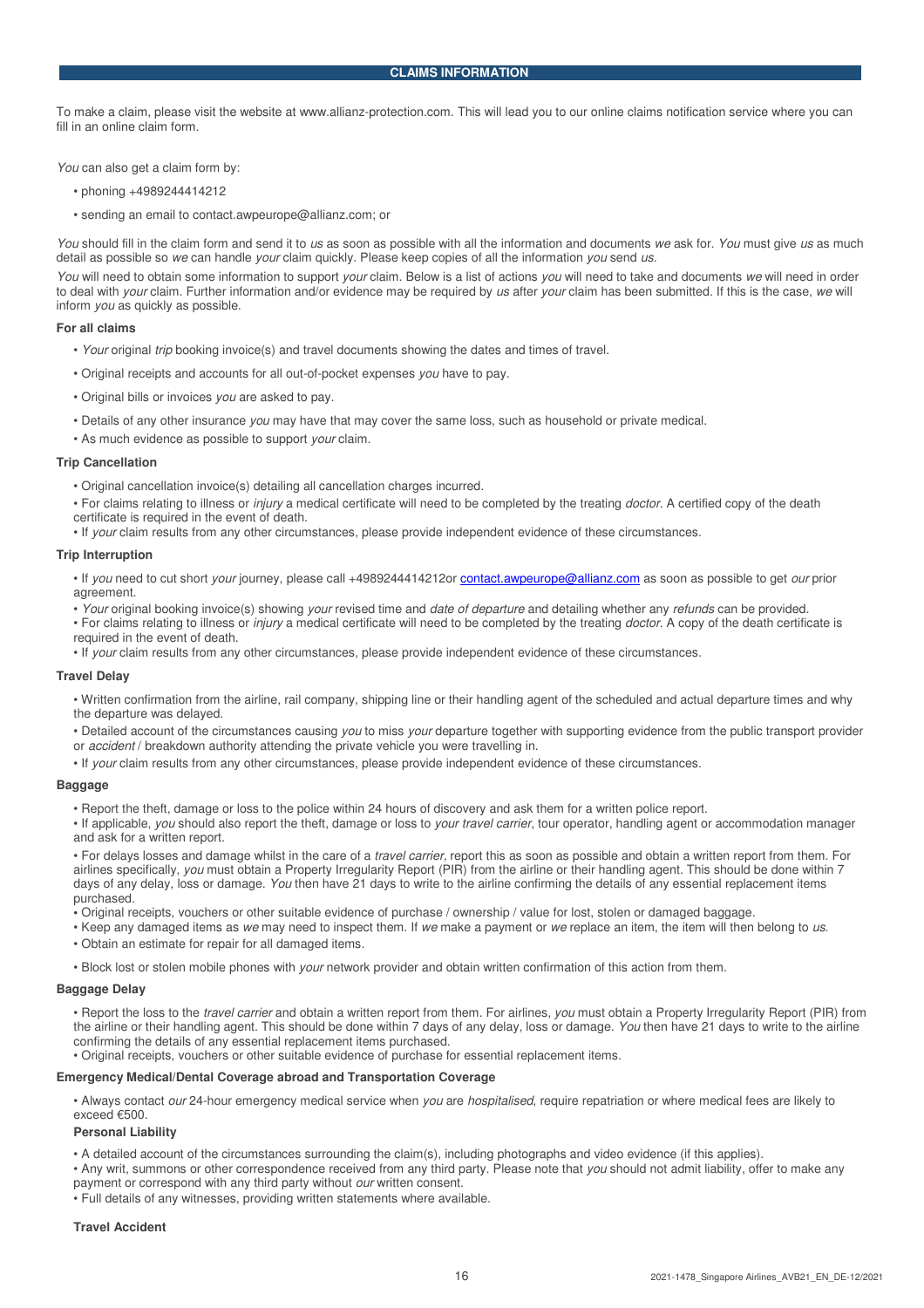- A detailed account of the circumstances surrounding the claim(s), including photographs and video evidence (if this applies).
- Medical certificate initially indicating the nature and probable consequences of the injuries,
- take all measures to limit the consequences of the accident.

#### **Collision Damage Waiver (CDW)**

- Please check the rental car for any pre-existing damage and make sure that it is adequately documented. Please report theft and other criminal offences as well as accidents on the road immediately to the rental car company and the nearest police station.
- Get a copy of the police report, including the police accident report, if applicable, or at least a confirmation that you have raised a claim. In case of damage, please send us the following documents:

 the complete rental car agreement and / or booking confirmation The rental car company's settlement statement for the deductible, including evidence of the amount of the loss (cost estimate / repair bill)

Your own description of the damage and / or the certificate of reporting to the police, if available Records of hand-over and return

## **GENERAL PROVISIONS**

You are the policy holder if you concluded the insurance contract with us. You are required to pay us the insurance premium. You are obliged to provide the other co-insured persons with these Terms and Conditions of Insurance and the Data Protection Policy. As policyholder you can be an insured person at the same time.

As an insured person, you benefit from the insurance cover. You are named in the proof of insurance, or you belong to the group of persons described therein.

Your insured travel is protected by insurance cover within the agreed area of application.

#### **When do you have to pay the insurance premium?**

The premium is due immediately after conclusion of the insurance contract and is payable upon delivery of the insurance policy. If the insured event occurs, we will only be obliged to provide indemnity if the premium has been paid, or if you, as the policy-holder, are not at fault for the non-payment of the premium. You are required to prove this to us.

## **What are your obligations in the event of a claim (general obligations)?**

You are required to minimise the loss or damage to the extent possible and avoid unnecessary costs.

You are obliged to notify us immediately and describe the insured event (e. g. event and extent). In doing so, you must truthfully provide us with all information necessary to clarify the facts, and enable us to verify the cause and amount of the claim made. You must provide proof of the damage in the form of original invoices and documents.

To enable us to assess our obligation to indemnify and the scope of indemnity to be provided, you must also release your doctor from their nondisclosure obligations to the extent that is necessary. If you do not issue the release from the duty of confidentiality and have not enabled us to perform verification by other means, we are not obligated to provide insurance benefits.

# **Consequences of a breach of obligation: What happens if you breach an obligation?**

If you intentionally breach an obligation, we shall be entitled to refuse the insurance benefit. If you breach an obligation through your gross negligence, we may reduce the indemnity to an extent commensurate to the severity of your fault. You must prove that you have not acted in gross negligence.

If you prove that the breach of duty did not affect the determination or the scope of our indemnity obligation, we will be obliged to provide you insurance benefits. This does not apply if you have acted deceitfully.

#### **What is the limitation period for your claim to benefits under the insurance contract?**

Your claim to insurance benefit shall lapse after three years. The limitation period begins at the end of the year in which the claim was made and you had knowledge of the circumstances justifying the claim, or should have had knowledge of such circumstances without gross negligence.

#### **When will we pay the compensation?**

We will pay the compensation within two weeks of conclusively verifying your claim. The payment will always be made by bank transfer to an account held at a bank.

#### **What applies if you have claims for compensation against third parties?**

If you have claims against third parties as a result of the loss event, these shall be transferred to us. This applies up to the amount of the payment that you have received from us, provided you are not placed at disadvantage as a result. Your entitlements to benefits from other private insurance contracts shall take precedence over our obligation to indemnify. We will extend preliminary indemnity in the event that you make your claim against us first.

The following condition applies:

a. If your claims against third parties have been transferred to us, you must confirm this to us in written form by request.

#### **In what form must declarations and notifications be issued, and who is entitled to receive them?**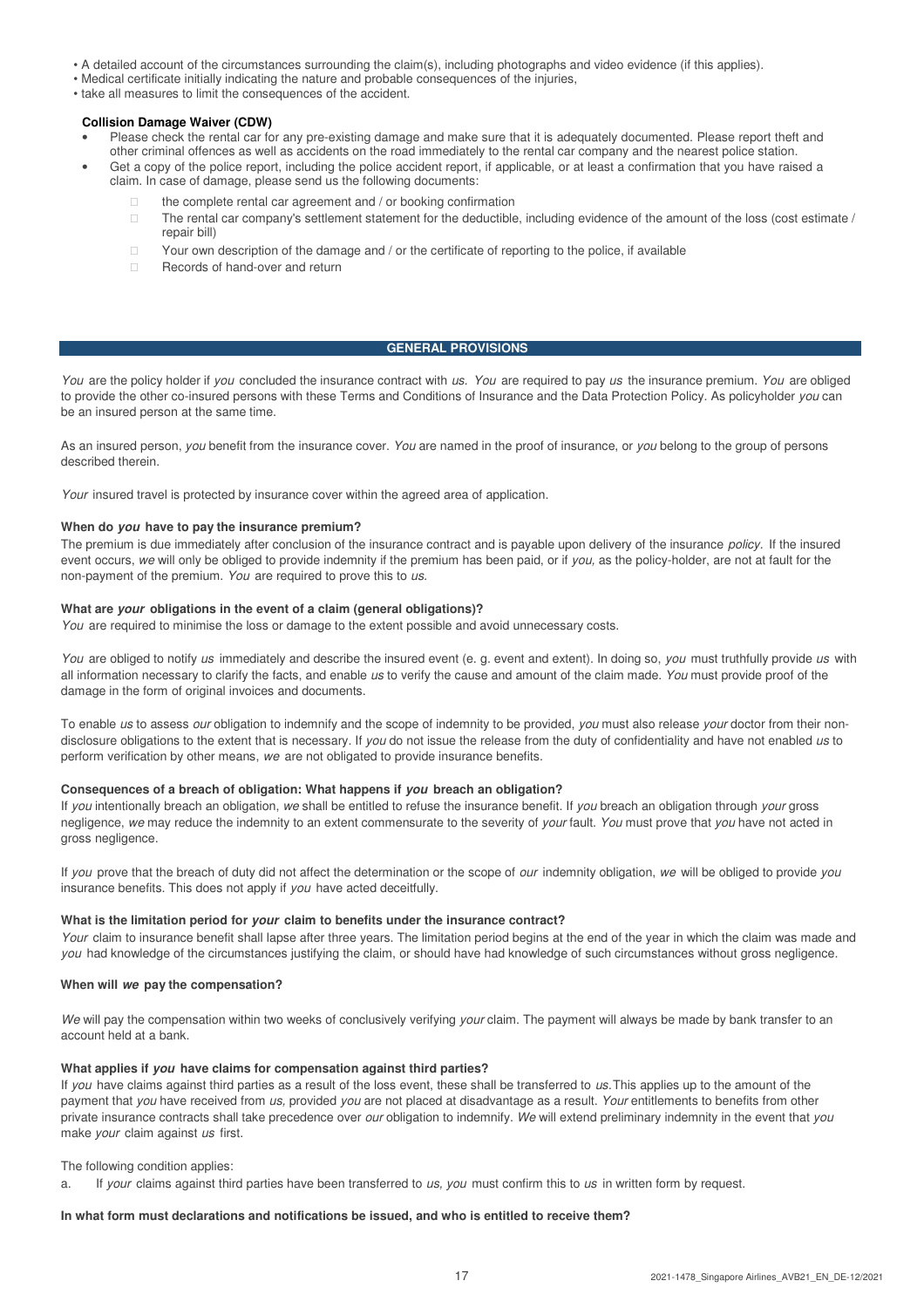You and we must submit notifications and declarations of intent in text form (e. q. letter, fax, e-mail). Insurance agents are not authorized to accept notifications or declarations of intent regarding a claim.

# **What law applies?**

Your insurance policy is subject to the law of the country of the Relevant Geographical Area in which you are a resident.

## **PRIVACY NOTICE**

#### **We care about your personal data**

**AWP P&C S.A. Dutch branch trading as Allianz Global Assistance Europe** ("we, "us" "our"), a part of Allianz Partners Group, is the **Dutch** authorised branch of **AWP P&C SA,** an insurance company authorized under French law , providing insurance products and services [on a cross-border basis]. Protecting your privacy is a top priority for us. This privacy notice explains how and what type of personal data will be collected, why it is collected and to whom it is shared or disclosed. Please read this notice carefully.

#### **1. Who is the data controller?**

A data controller is the individual or legal person who controls and is responsible to keep and use personal data, either in paper or electronic files.

**AWP P&C S.A. Dutch branch** is, as defined by relevant data protection laws and regulations, the Data Controller in regard to the personal data that we request and collect from *you* for the purposes detailed in this privacy notice.

#### **2. What personal data will be collected?**

We will collect and process various types of personal data about you as follows:

During the purchase process of our products, we will request you, the following personal details:

Personal Information of the policyholder:

- Surname, first name
- **Gender**
- Identification Document number (Identity card number, passport number,..)
- Age/Date of birth
- Contact details (address, email address, phone number)
- **Residency**
- **Nationality**
- IP address
- Bank account details

Personal details of the Insured Persons:

- Surname, first name
- Identification Document number (Identity card number, passport number,..)
- Age/Date of birth

If any of the events covered by the policy occurs and you or any of the insured people submit a claim to Us, We can request, collect and process additional personal information when relevant to the claim, as well as documents supporting it, such as:

- Details of the claim (e.g. travel booking details or references, details of expenses, visa details, etc)
- Phone number and contact details if not provided previously
- Details of a third person to contact with in case of emergency
- **Nationality**
- **Occupation**
- Previous and/or current employment or business activities
- Location data
- **Signature**
- Voice
- Family details (e.g. marital status, dependants, spouse, partner, relatives,…)
- IP address of the claimant if the claim is submitted by our available portals

Depending on the claim submitted, We could also collect and process "sensitive personal data" about you, rest of insured persons, even third parties concerned by the event covered, for example:

- Medical conditions (physical or psychological)
- Medical history and reports
- Medical claims history
- Documentation justifying sick leaves and duration
- Death certificates
- Criminal convictions and offences (e.g.in case of requiring legal assistance)
- Results of Criminal checks relating to prevention of fraud and/or Terrorist Activities
- Bank account details
- Tax code

**By purchasing this insurance policy, you commit to give the information contained in this Privacy Notice to any third party whose personal information you may provide to Us (e.g. other insured persons, beneficiaries, third parties involved in the claim, third persons to contact in case of emergency, etc), and you accept not to provide that information otherwise.**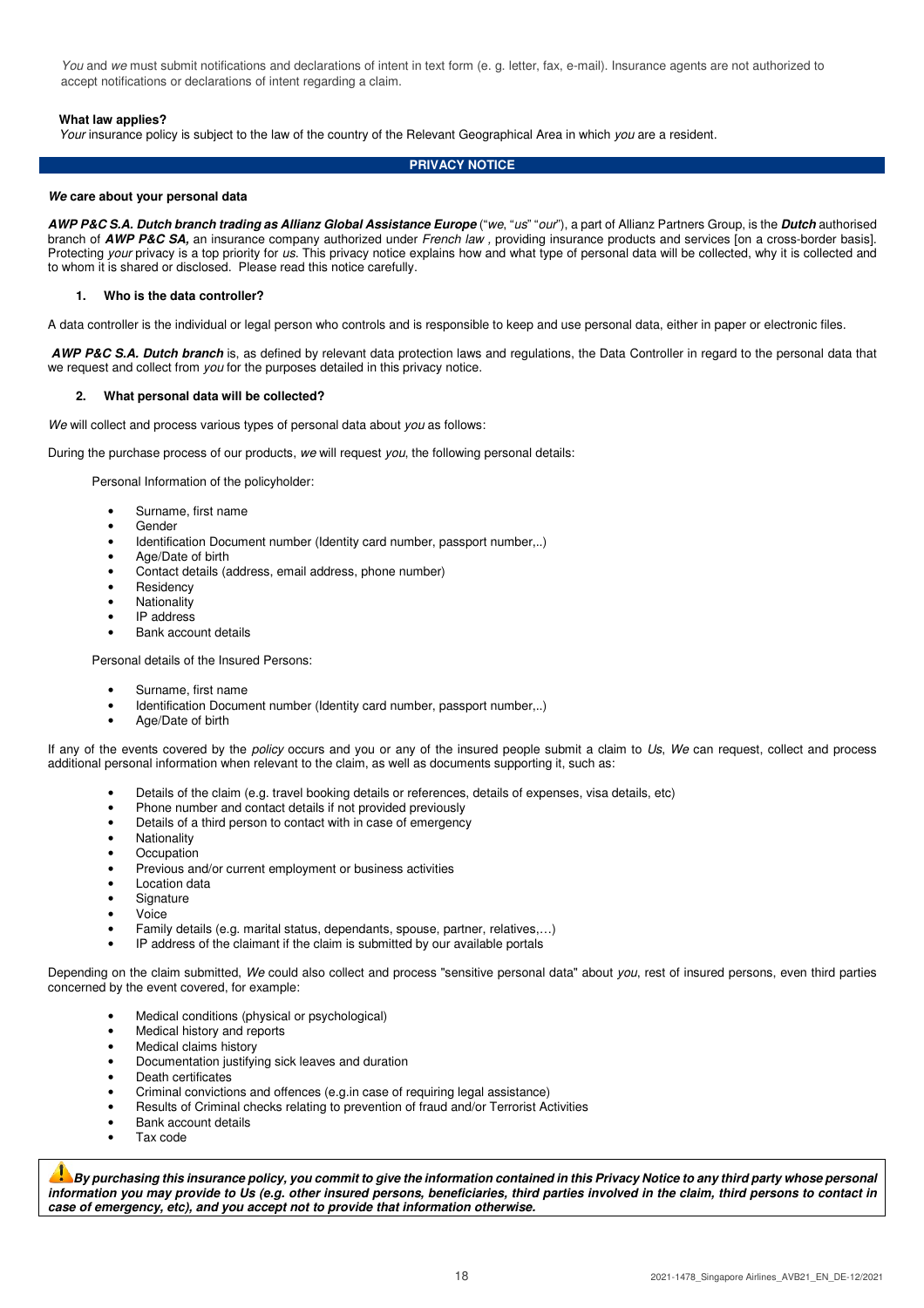# **3. How will we obtain and use your personal data?**

We will collect and use the personal data that you provide to us and that we receive about you (as explained below) for a number of purposes and with your express consent unless applicable laws and regulations do not require us to obtain your express consent, as shown below:

| <b>Purpose</b> |                                                                                                                                                                                                                                                                                                                                                                                                                                                  |           | Is your express consent required?                                                                                                                                                                                                                                                                                                                                                                                                         |
|----------------|--------------------------------------------------------------------------------------------------------------------------------------------------------------------------------------------------------------------------------------------------------------------------------------------------------------------------------------------------------------------------------------------------------------------------------------------------|-----------|-------------------------------------------------------------------------------------------------------------------------------------------------------------------------------------------------------------------------------------------------------------------------------------------------------------------------------------------------------------------------------------------------------------------------------------------|
|                | Insurance contract quotation and underwriting                                                                                                                                                                                                                                                                                                                                                                                                    | $\bullet$ | No, to the extent these processing activities are necessary to<br>perform the insurance contract to which you are party and to<br>take the necessary steps previous to enter in this contract                                                                                                                                                                                                                                             |
|                | Insurance contract administration (e.g., claims handling, handling of<br>complaints, necessary investigations and assessments in order to<br>determine the existence of the covered event and the amount of the<br>compensations to be paid, or the kind of assistance to be provided,<br>etc)                                                                                                                                                   | $\bullet$ | We will request your express consent on the occasion of claims<br>requiring necessarily the processing of the following categories<br>of data: racial or ethnic origin, political opinions, religious or<br>philosophical beliefs, trade union membership, genetic or<br>biometric data, health, sex life or sexual orientation, criminal<br>convictions or offences                                                                      |
|                |                                                                                                                                                                                                                                                                                                                                                                                                                                                  |           | However, we will be entitled to process these data without<br>consent if (1) there is a vital interest of the owner of the data or<br>any other natural person, and (2) if the owner of the data is not<br>physically or legally capable to give the consent (e.g emergency<br>situations)                                                                                                                                                |
|                |                                                                                                                                                                                                                                                                                                                                                                                                                                                  |           | If the handling of the claim does not require the processing of<br>those categories of data, we will not be required to collect your<br>consent, to the extent that they are necessary to comply the<br>obligations We undertake in the insurance contract.                                                                                                                                                                               |
|                | To conduct quality surveys about the services provided, with the $\cdot$<br>purpose to assess your level of satisfaction and to improve them.                                                                                                                                                                                                                                                                                                    |           | We have a legitimate interest to contact you after handling a<br>claim or after providing assistance to ensure we have complied<br>our obligations under the contract in a satisfying way for you.<br>However, you have the right to object by contacting us as<br>explained in section 9 below.                                                                                                                                          |
|                | To meet any legal obligations (e.g. those arisen from Laws on<br>insurance contracts and insurance business activities regulations on<br>tax, accounting and administrative obligations)                                                                                                                                                                                                                                                         |           | No, to the extent these processing activities are expressly and<br>legally authorized.                                                                                                                                                                                                                                                                                                                                                    |
|                | Fraud prevention and detection, including, when appropriate, for<br>example, comparison of your information with previous claims, or<br>checking of common insurance claims filing systems.                                                                                                                                                                                                                                                      |           | No, it is understood that the detection and prevention of fraud is<br>a legitimate interest of the Controller, therefore We are entitled<br>to process your data for this purpose without collecting your<br>consent.                                                                                                                                                                                                                     |
|                | Audit purposes, to comply with legal obligations or internal policies                                                                                                                                                                                                                                                                                                                                                                            |           | We can process your data in the framework of internal or<br>external audits either required by law, or by internal policies.<br>We won't request your consent for these processing to the<br>extent that they are legitimated by the applicable regulations or<br>our legitimate interest. However, we will ensure that only the<br>strictly necessary personal data are used, and treated with<br>absolute confidentiality.              |
|                |                                                                                                                                                                                                                                                                                                                                                                                                                                                  |           | Internal Audits are usually conducted by our holding company,<br>Allianz Partners SAS (7 Rue Dora Maar, 93400 Saint-Ouen,<br>France)                                                                                                                                                                                                                                                                                                      |
|                | To perform statistical and quality analysis on the basis of aggregated<br>data, as well as claims rate                                                                                                                                                                                                                                                                                                                                           |           | If we carry out any of these processing activities, we will do in<br>by aggregating and anonymizing data. After this process, the<br>data are not considered "personal" data anymore and your<br>consent is not required                                                                                                                                                                                                                  |
|                | To administer debt recoveries (e.g. to claim the payment of the<br>premium, to claim third parties liabilities, to distribute the<br>compensation amount between different insurance companies<br>covering the same risk)                                                                                                                                                                                                                        | $\bullet$ | No when the processing of your data, even special categories<br>of personal information (racial or ethnic origin, political opinions,<br>religious or philosophical beliefs, trade union membership,<br>genetic or biometric data, health, sex life or sexual orientation,<br>criminal convictions or offences) may be necessary for the<br>establishment, exercise or defence of legal claims, which is also<br>our legitimate interest. |
|                | To inform you, or permit Allianz Group companies and selected third<br>parties to inform you, about products and services we feel may<br>interest you in accordance with your marketing preferences,<br>You can change these at any time by the links we will make available<br>in every communication to unsubscribe, by mean of the options in<br>your client portal, where available, or by contacting us as specified in<br>section 9 below. | $\bullet$ | We will process your personal information for these purposes<br>only if authorized by law (and within the limitations and by<br>complying the requirements of those legal authorizations) or by<br>collecting your express consent after providing you information<br>about criteria we use to make the profiles and the<br>impact/consequence and benefits of such profiling for you.                                                    |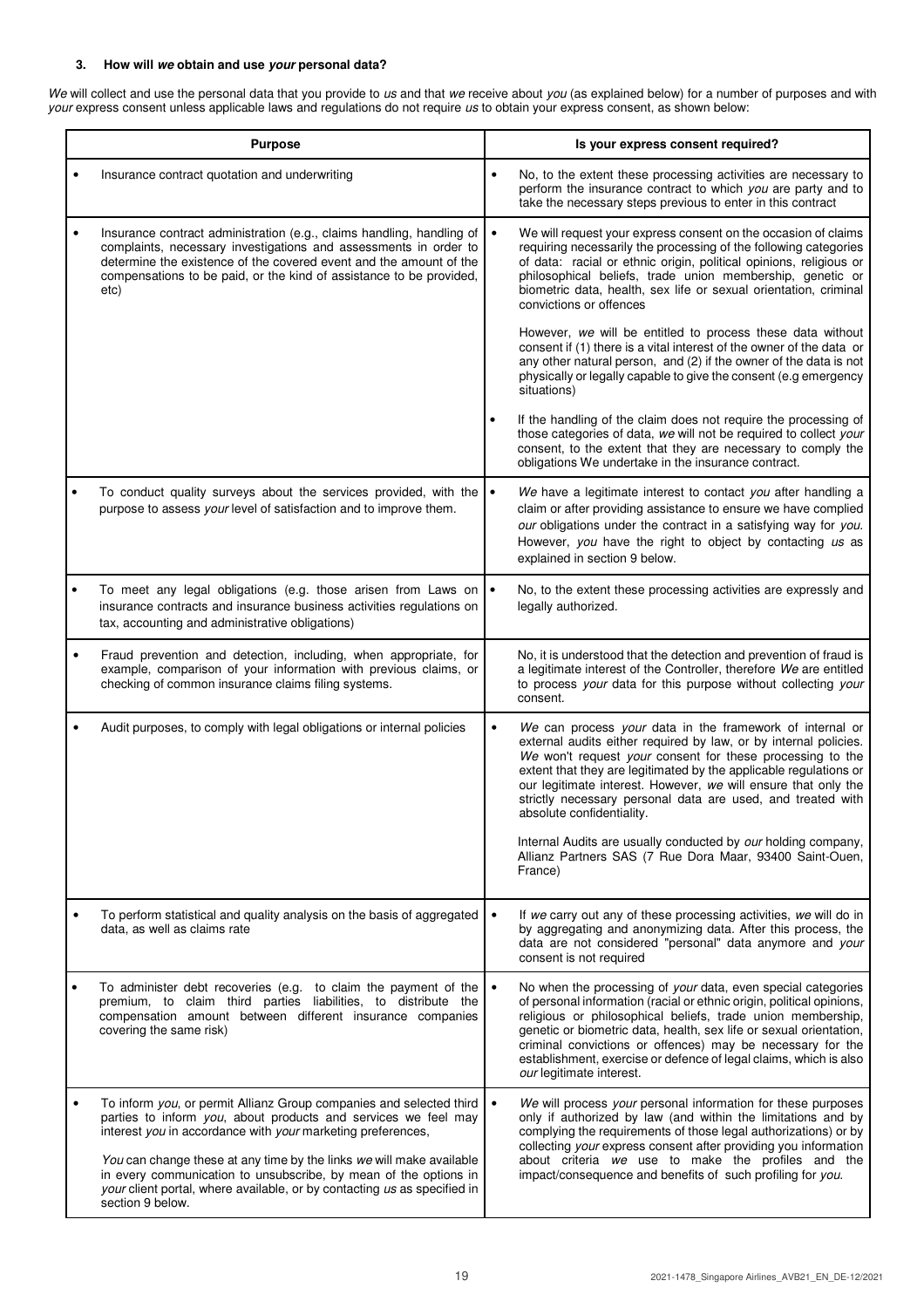| <b>Purpose</b>                                                                                                                                                                                                                                                                                                                                                                                                                                                                                                                                                                                                                                                           | Is your express consent required?                                                                                                                                                                                                                                                                                                                                                                                                                                                                                                                                                                                                                                                                                                                                                                                                                                                                  |
|--------------------------------------------------------------------------------------------------------------------------------------------------------------------------------------------------------------------------------------------------------------------------------------------------------------------------------------------------------------------------------------------------------------------------------------------------------------------------------------------------------------------------------------------------------------------------------------------------------------------------------------------------------------------------|----------------------------------------------------------------------------------------------------------------------------------------------------------------------------------------------------------------------------------------------------------------------------------------------------------------------------------------------------------------------------------------------------------------------------------------------------------------------------------------------------------------------------------------------------------------------------------------------------------------------------------------------------------------------------------------------------------------------------------------------------------------------------------------------------------------------------------------------------------------------------------------------------|
| To personalize your experience on our websites and portals (by<br>presenting products, services, marketing messages, offers, and<br>content tailored to you) or by using computerised technology to<br>assess which products might be most suitable for you.                                                                                                                                                                                                                                                                                                                                                                                                             | We will ask for your consent<br>$\bullet$                                                                                                                                                                                                                                                                                                                                                                                                                                                                                                                                                                                                                                                                                                                                                                                                                                                          |
| You will be able to modify these processing activities by using the<br>options available in your browser (e.g. in the case of use of cookies<br>and similar devices) or by contacting us as specified in section 9<br>below.                                                                                                                                                                                                                                                                                                                                                                                                                                             |                                                                                                                                                                                                                                                                                                                                                                                                                                                                                                                                                                                                                                                                                                                                                                                                                                                                                                    |
| For automated decision making, i.e., to make decisions that (1) are<br>$\bullet$<br>based solely on automated processing and (2) that may have legal<br>or significant effects to you.<br>Examples of automated decisions resulting in legal effects could be<br>the automated cancellation of a contract, or automated denial of a<br>claim, those affecting your rights under the insurance contract, etc<br>Example of automated decisions resulting in similar significant effects<br>are those that affect to your financial circumstances like an automated<br>denial of an insurance policy, or those affecting your access to our<br>health assistance services. | We will collect your consent for this processing activities when<br>$\bullet$<br>applicable, in particular if the data concerned are special<br>personal data (racial or ethnic origin, political opinions, religious<br>or philosophical beliefs, trade union membership, genetic or<br>biometric data, health, sex life or sexual orientation, criminal<br>convictions or offences)<br>If no special categories of personal data are concerned and<br>$\bullet$<br>these decisions are in order to underwrite your insurance and/or<br>process your claim we will not need to obtain your express<br>consent.                                                                                                                                                                                                                                                                                    |
| To redistribute risks by means of reinsurance and co-insurance                                                                                                                                                                                                                                                                                                                                                                                                                                                                                                                                                                                                           | We can process and share your personal information with other<br>$\bullet$<br>insurance or reinsurance companies with whom we have<br>signed or we will sign co-insurance or re- insurance<br>agreements.<br>Co-insurance is the coverage of the risk by several insurance<br>companies by mean of a single insurance contract, assuming<br>each of them a percentage of the risk or distributing the<br>coverages between them.<br>Reinsurance is the "subcontracting" of the coverage of part of<br>the risk in a third reinsurance Company. However, this is an<br>internal agreement between Us and the reinsurer and you don't<br>have a direct contractual relationship with the latter.<br>These distribution of risks are legitimate interest of Insurance<br>Companies, even usually expressly authorized<br>by law<br>(including the sharing of personal data strictly necessary for it) |

As mentioned above, for the purposes indicated above, we will process personal data we receive about you from business partners, providers, other insurance companies, insurance intermediaries and distributors (travel agencies, tour operators, manufacturers,…), healthcare assistance services or contact persons you authorize, fraud prevention agencies, advertising networks, analytics providers, search information providers, surveyors, lawyers, finance companies

We will need your personal data if you would like to purchase our products and services. If you do not wish to provide this to us, we may not be able to provide the products and services you request, that you may be interested in, or to tailor our offerings to your particular requirements.

# **4. Who will have access to your personal data?**

We will ensure that your personal data is processed by our staff confidentially, on a need-to know basis, and in a manner that is compatible with the purposes indicated above.

For the stated purposes, your personal data may be disclosed to the following parties who operate as third party data controllers:

Public authorities, other Allianz Partners and Allianz Group companies (e.g. for audit purposes), other insurers, co-insurers, re-insurers, insurance intermediaries/brokers, banks, third parties collaborators and partners participating in the provision of the services (such as healthcare services and professionals, travel agencies, airlines, taxi companies, repairers, fraud investigators, lawyers), independent experts, etc.

For the stated purposes, we may also share your personal data with the following parties who operate as data processors, i.e., processing the data under our instructions, and subject to the same obligations of confidentiality, need-to-know and compatibility with the purposes described in this Privacy Notice.

Other Allianz Partners or Allianz Group companies, or third companies acting as subcontractors of internal activities (e.g. providers of IT support and maintenance, tax management companies, companies providing claims handling services, postal providers, document management providers), technical consultants, surveyors (claims, IT, postal, document management);

Advertisers and advertising networks to send you marketing communications, as permitted under local law and in accordance with your communication preferences. We do not share your personal data with non-affiliated third parties for their own marketing use without your permission.

Finally, we may share your personal data in the following instances:

• In the event of any contemplated or actual reorganization, merger, sale, joint venture, assignment, transfer or other disposition of all or any portion of our business, assets or stock (including in any insolvency or similar proceedings; and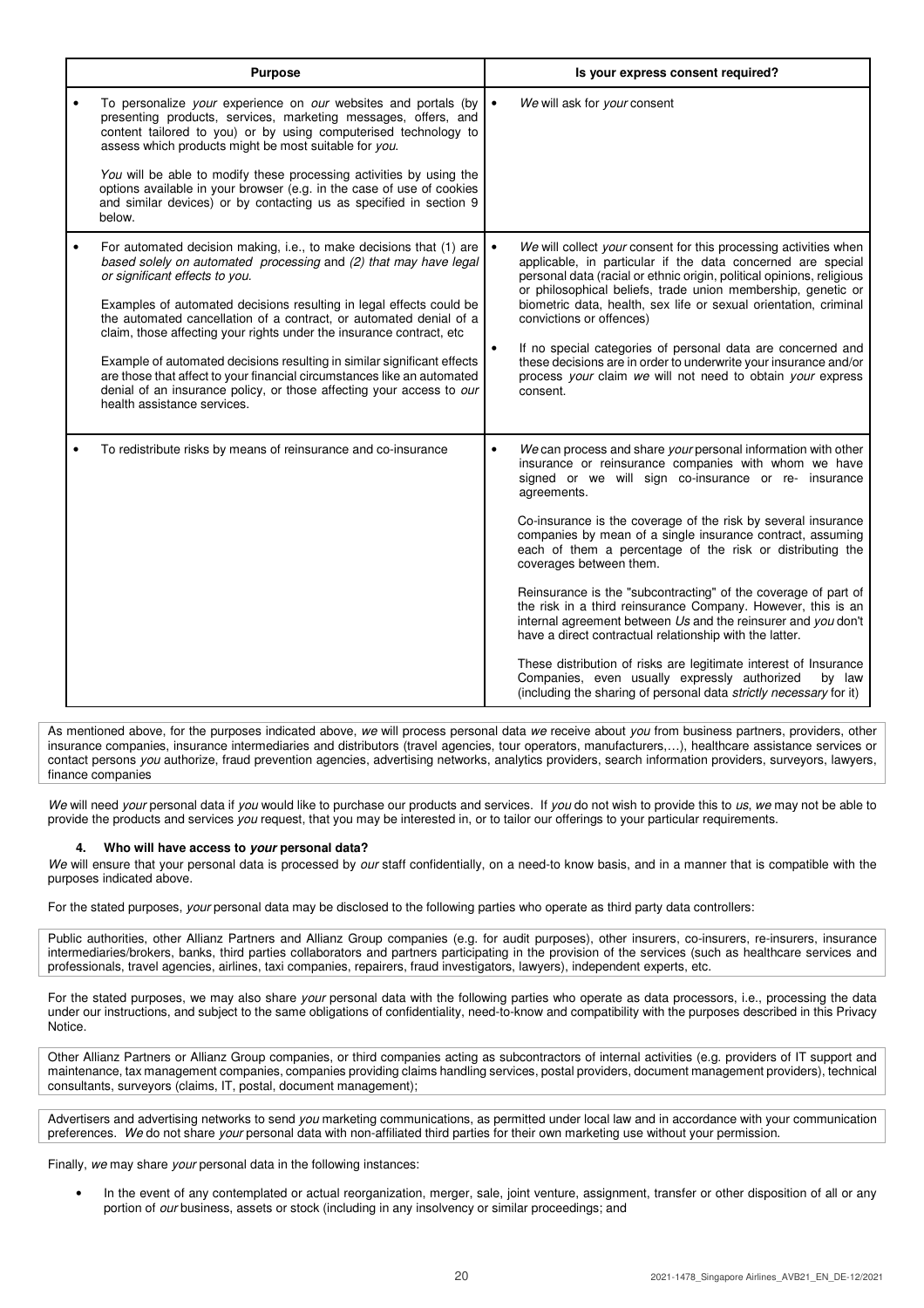To meet any legal obligation, including to the relevant ombudsman if you make a complaint about the product or service we have provided to you.

# **5. Where will my personal data be processed?**

Your personal data may be processed both inside and outside of the European Economic Area (EEA) by the parties specified in section 4 above, subject always to contractual restrictions regarding confidentiality and security in line with applicable data protection laws and regulations. We will not disclose your personal data to parties who are not authorized to process them.

Whenever we transfer your personal data for processing outside of the EEA by another Allianz Group company, we will do so on the basis of Allianz' approved binding corporate rules known as the Allianz Privacy Standard (Allianz' BCR) which establish adequate protection for personal data and are legally binding on all Allianz Group companies. Allianz' BCR and the list of Allianz Group companies that comply with them can be accessed here https://www.allianz-partners.com/allianz-partners---binding-corporate-rules-.html where Allianz' BCR do not apply, we will instead take steps to ensure that the transfer of your personal data outside of the EEA receives an adequate level of protection as it does in the EEA. You can find out what safeguards we rely upon for such transfers (for example, Standard Contractual Clauses) by contacting us as detailed in section 9 below.

# **6. What are your rights in respect of your personal data?**

Where permitted by applicable law or regulation, and within the scope therein defined, you have the right to:

- Access your personal data held about you and to learn the origin of the data, the purposes and ends of the processing, the details of the data controller(s), the data processor(s) and the parties to whom the data may be disclosed;
	- Withdraw your consent at any time where your personal data is processed with your consent;
- Update or correct your personal data so that it is always accurate;
- Delete your personal data from our records if it is no longer needed for the purposes indicated above;
- Restrict the processing of your personal data in certain circumstances, for example where you have contested the accuracy of your personal data, for the period enabling us to verify its accuracy;
- Obtain your personal data in an electronic format for you or for your new insurer; and
- File a complaint with us and/or the relevant data protection authority.

You may exercise these rights by contacting us as detailed in section 9 below providing your name, email address, account identification, and purpose of your request.

# **7. How can you object to the processing of your personal data?**

Where permitted by applicable law or regulation, you have the right to object to us processing your personal data, or tell us to stop processing it (including for purposes of direct marketing). Once you have informed us of this request, we shall no longer process your personal data unless permitted by applicable laws and regulations.

You may exercise this right in the same manner as for your other rights indicated in section 6 above.

## **8. How long do we keep your personal data?**

We will retain your personal data only as long as they are necessary for the purposes informed in this Privacy Notice, and deleted or anonymized when no longer required. Here below we inform you some of the retention periods applicable to the purposes informed in section 3 above.

However, please be aware of, sometimes additional specific requirements or events may override or modify them, such as ongoing legal holds over relevant information, or pending litigation or regulatory investigations, which may supersede or suspend these periods until the matter has been closed, and the relevant period to review or to appeal has expired. In particular, retention periods based on prescription periods for legal claims can be interrupted and stat to run again

| Personal information to obtain a quotation (when necessary)                                                                                                                                                | During the validity period of the quotation provided                                                                                                                                                                                                                                                         |
|------------------------------------------------------------------------------------------------------------------------------------------------------------------------------------------------------------|--------------------------------------------------------------------------------------------------------------------------------------------------------------------------------------------------------------------------------------------------------------------------------------------------------------|
| Policy Information (underwriting, claims handling, management of<br>complaints, litigation cases, quality surveys, fraud prevention/detection,<br>debt recoveries, co-insurance and re-insurance purposes) | We will keep the personal information of your Insurance Policy during the<br>validity period of your Insurance contract and the prescription period<br>determined by the local applicable laws on insurance contracts.                                                                                       |
|                                                                                                                                                                                                            | In case We realize of information omitted, false or inaccurate in the<br>declaration of the risk to be covered, the above retention periods would<br>count from the moment We are aware of it.                                                                                                               |
| Claims Information (claims handling, management of complaints,<br>litigation cases, quality surveys, fraud prevention/detection, debt<br>recoveries, co-insurance and re-insurance purposes)               | We will retain the personal information you provide to us or we collect<br>and process according to this privacy notice for the prescription period<br>determined by the local applicable laws on insurance contracts.                                                                                       |
| Marketing information and related profiling                                                                                                                                                                | We will keep this information whilst you insurance policy period is still<br>valid, and one additional year, unless you withdraw your consent (when<br>required), or you object (e.g. in the event of marketing activities<br>authorized by law you don't want to receive).                                  |
|                                                                                                                                                                                                            | In these cases we will no longer process your data for these purposes,<br>although we may be legitimated to keep some information to prove the<br>previous processing activities were lawful.                                                                                                                |
| <b>Debt Recoveries</b>                                                                                                                                                                                     | We will retain those of the personal that we need to claim and administer<br>debt recoveries, and that you have provided to us, or we may have<br>collected and processed in accordance with this Privacy Notice, for a<br>minimum term determined by the prescription periods set up by<br>applicable laws. |
|                                                                                                                                                                                                            | As a reference, for civil actions, we will keep your data for a minimum of<br>7 years                                                                                                                                                                                                                        |